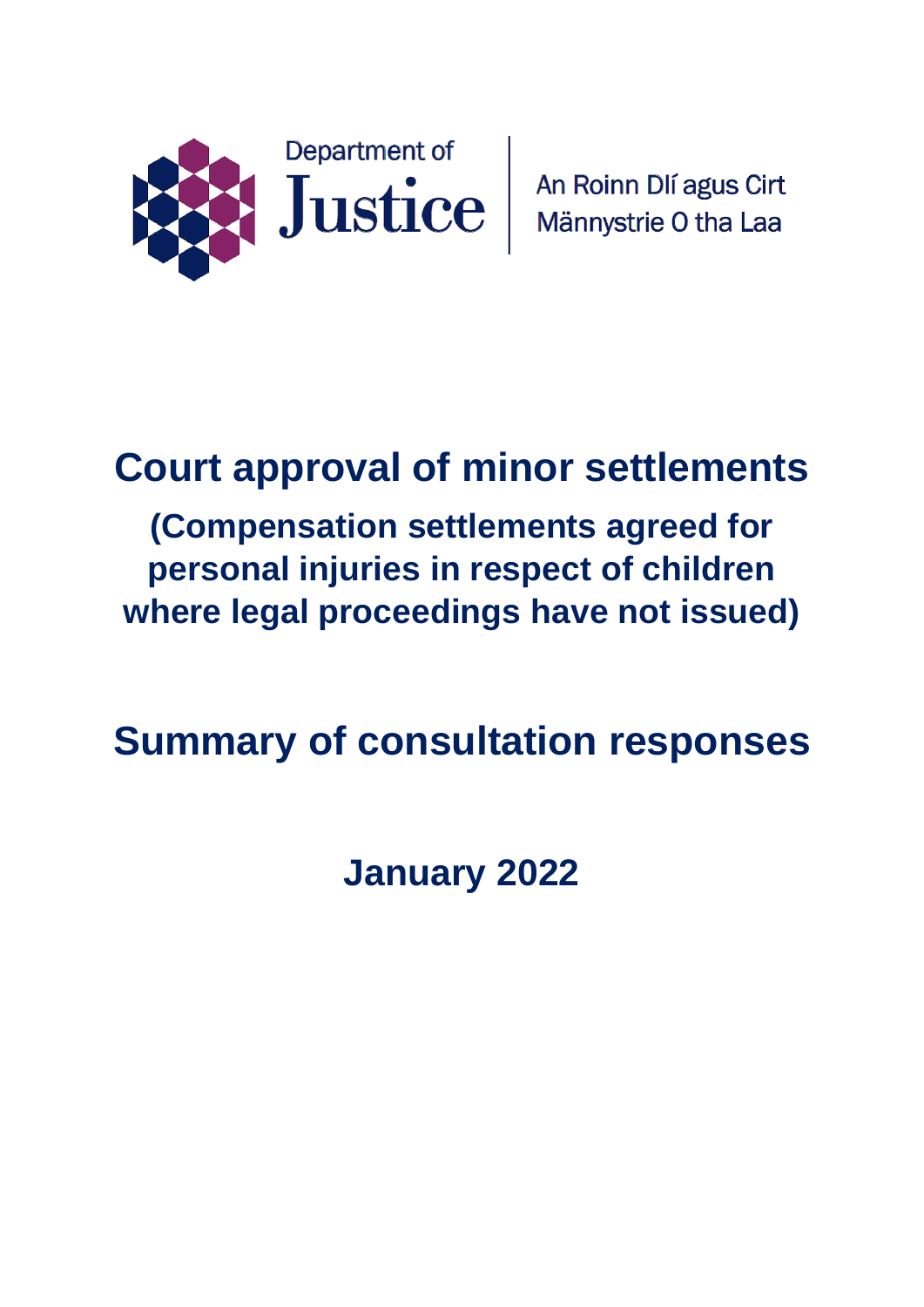## **Contents**

|                                                                    | Page |
|--------------------------------------------------------------------|------|
| 1. Introduction                                                    | 3    |
| 2. Summary of consultation responses                               | 4    |
| 3. Conclusions                                                     | 37   |
| Appendix: List of organisations that responded to the consultation | 40   |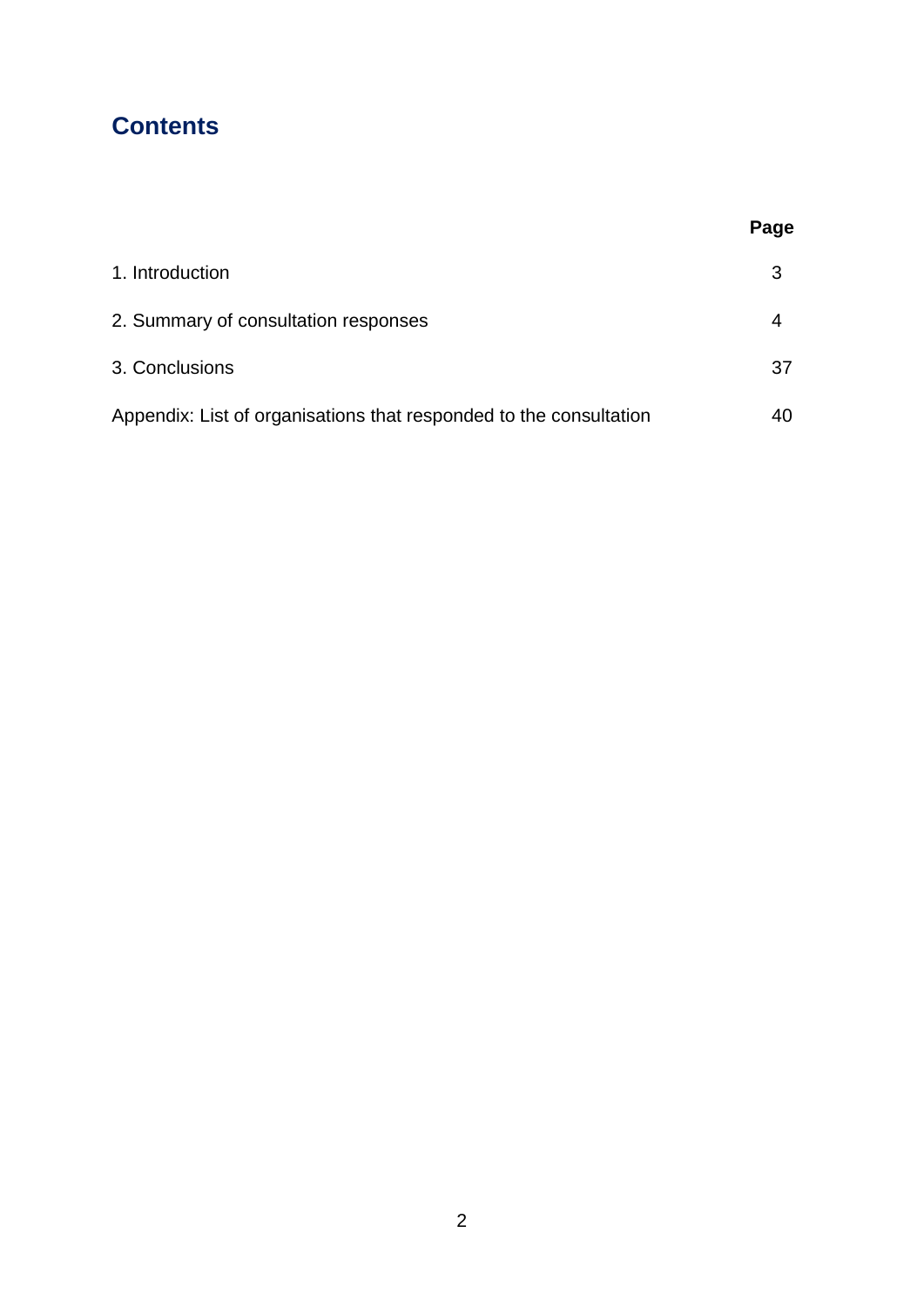## 1. Introduction

**.** 

- 1.1 This paper provides a summary of responses received by the Department of Justice to a public consultation on whether or not, and if so how, Government ought to legislate to require court approval of compensation settlements to children for personal injuries (minor settlements) in cases in which legal proceedings have not issued.
- 1.2 The consultation opened on 7 July 2021. A consultation paper, a young persons' consultation paper, an equality screening, a rural needs impact assessment and an initial regulatory impact assessment were published on the Department's web site, as well as on Citizen Space on the nidirect web site.<sup>1</sup> The consultation closed on 24 September 2021. Fifty-four responses were received, four of which were from individuals. One solicitor's firm submitted three separate responses and these have been treated individually. Twenty-nine responses were submitted anonymously. A list of the organisations that responded is at the Appendix.
- 1.3 The Department is grateful to all respondents for their interest in this consultation.
- 1.4 The responses were collated and carefully considered. This paper summarises the responses.

<sup>&</sup>lt;sup>1</sup> Available at [https://www.justice-ni.gov.uk/consultations/consultation-minor-settlements.](https://www.justice-ni.gov.uk/consultations/consultation-minor-settlements)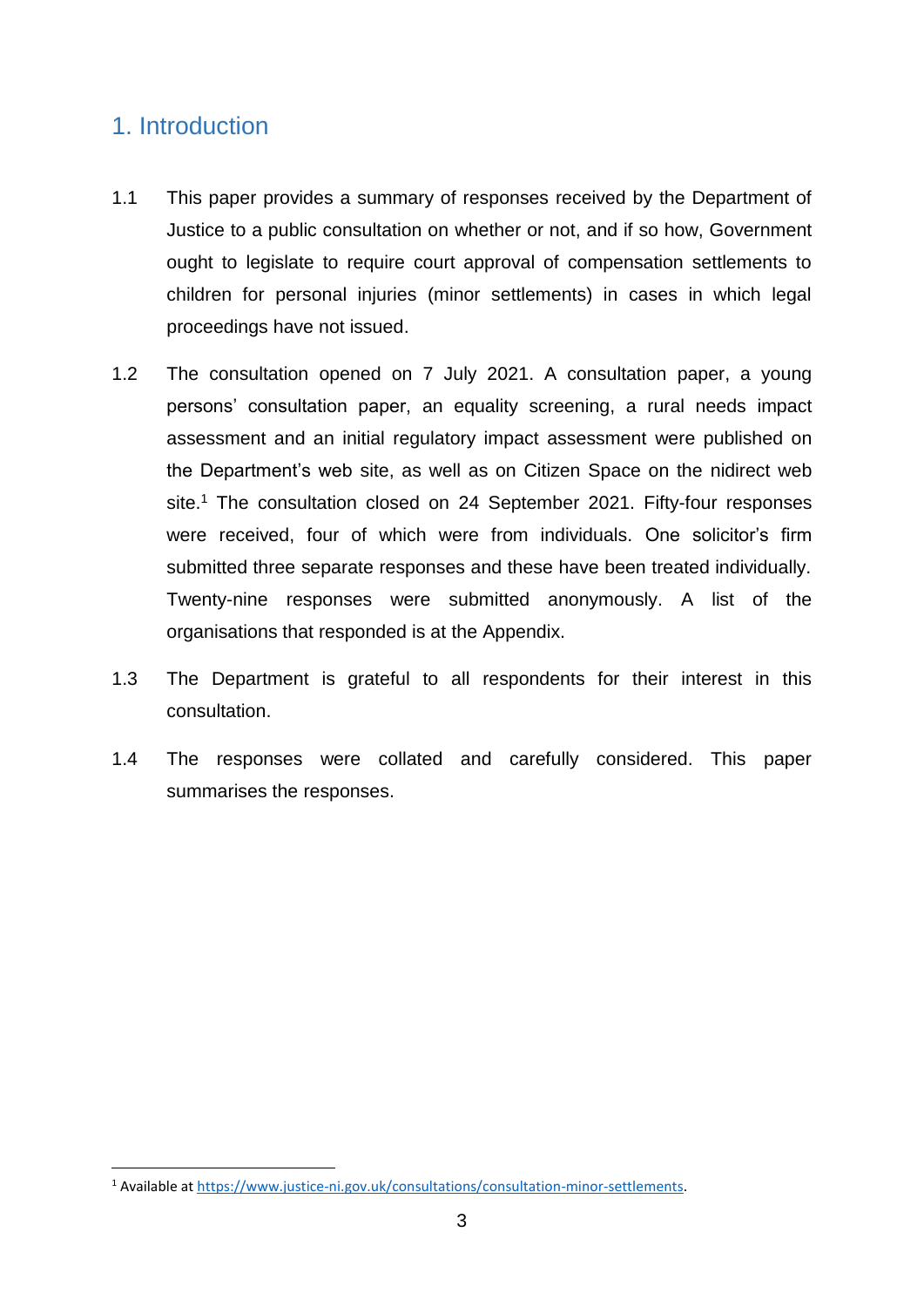## 2. Summary of consultation responses

#### **CONSULTATION QUESTION 1**

**Should Government legislate to compel court approval of settlements of compensation for children in cases in which legal proceedings have not issued? Please answer 'yes' or 'no'. Please give reasons.**

#### 53 agreed.

1 thought legislation was only required in two circumstances. None disagreed.

- 2.1 Of the fifty-four respondents who answered this question, fifty-three agreed that Government should legislate to compel court approval of settlements of compensation for children in cases in which legal proceedings have not issued.
- 2.2 In support of this view, nearly half of the respondents stated that legislation was important to protect children's rights. Several respondents were of the view that not to legislate would be a breach of Article 4 of the United Nations Convention on the Rights of a Child, which provides that: 'States Parties shall undertake all appropriate legislative, administrative, and other measures for the implementation of the rights recognized in the present Convention. With regard to economic, social and cultural rights, States Parties shall undertake such measures to the maximum extent of their available resources and, where needed, within the framework of international co-operation.'. Other respondents noted that children were unable to represent themselves and rely on adults and the law to represent their best interests and protect their rights.
- 2.3 Over one third of respondents considered that legislation was necessary to ensure that children received a fair award of compensation for the injuries that they had sustained. Several respondents were of the view that the current system is open to abuse, with some noting that some compensators wish for a quick settlement so that files can be closed thus preventing a proper analysis of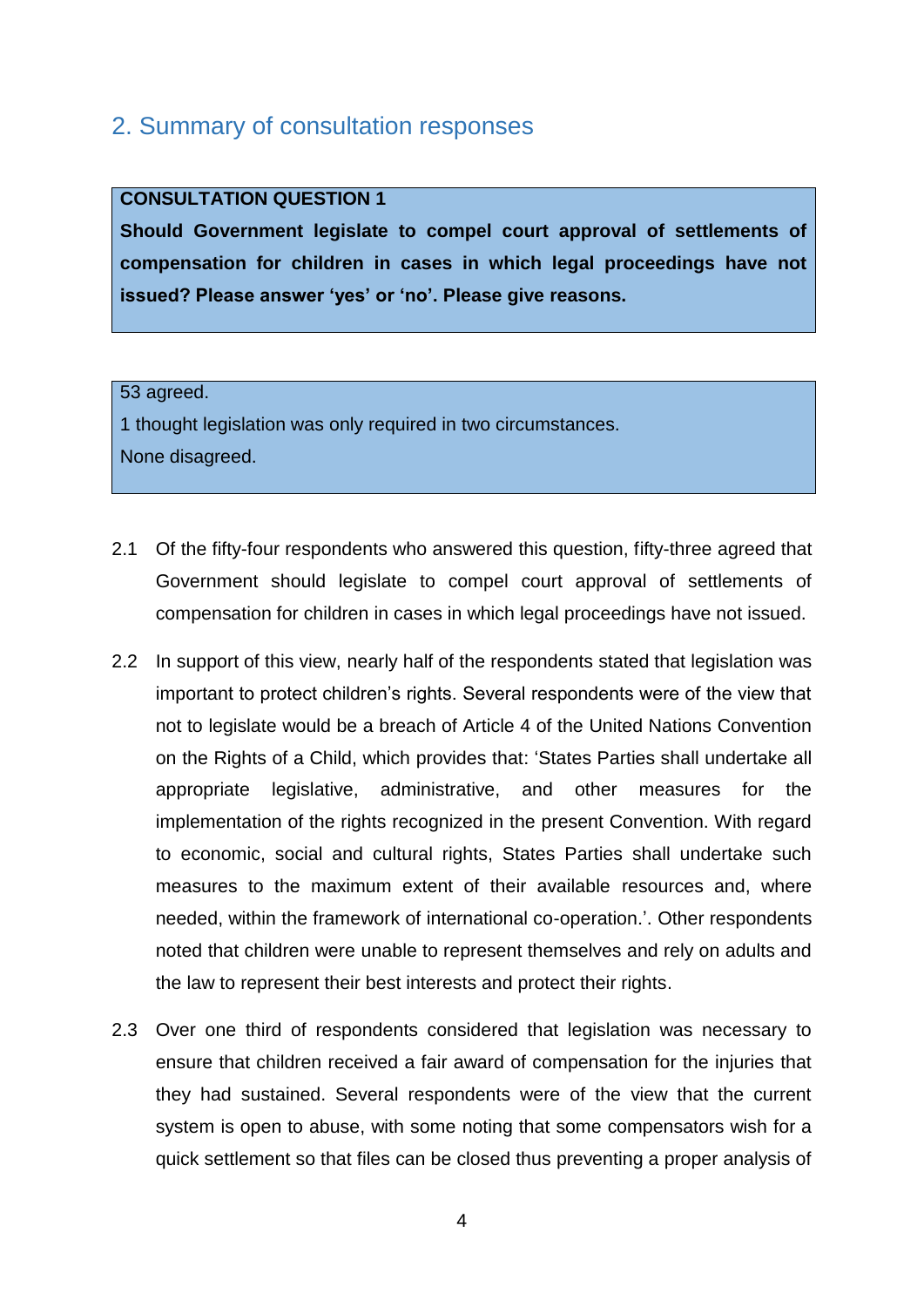the appropriate amount of compensation. Others noted that parents may accept a lower amount than that to which the child was entitled as they would be unlikely to know what a fair settlement would be for the injury sustained and are being directly advised by insurance companies, which is a conflict of interest; whereas, in contrast, judges will assess what a fair sum should be after reading medical notes, assessment of any scars, and considering current and future prognoses. It was also noted that judges are independent of all the parties in the case and will act in the child's best interests.

- 2.4 Over one third of respondents also considered that court protection and proper investment of the award until the child reaches 18 years of age was an important safeguard to ensure that the child receives the money to which he or she is entitled. Some also suggested that the courts were more knowledgeable on how to invest money to achieve the best returns, whereas some parents did not know how to invest money properly. While it was noted that compensation paid without court approval was generally for low-value claims, it was considered that what may be considered a small amount by some may be of significance to others, particularly as they reach adulthood. Similarly, the low number of cases settled without the issue of legal proceedings was considered to be irrelevant, as children are one of the most vulnerable groups in society, and therefore, all minor settlements, regardless of number and value, should be protected by the court.
- 2.5 The five organisations representing the interests of compensators were all supportive of legislation. While noting that the number of cases involving minors settled without the issue of legal proceedings was a very small percentage of overall cases, and the nature of the injuries were generally not serious, they considered that there were disadvantages to such settlements for both claimants and defendants. They noted that there was no guarantee that the compensation would be used for the benefit of the child. They also advised that, while some defendants may seek to obtain an indemnity from the parent or guardian in the event that a claim is re-opened, a court-approved settlement would bring certainty and finality to the claim as the child could not reopen his or her case a number of years later.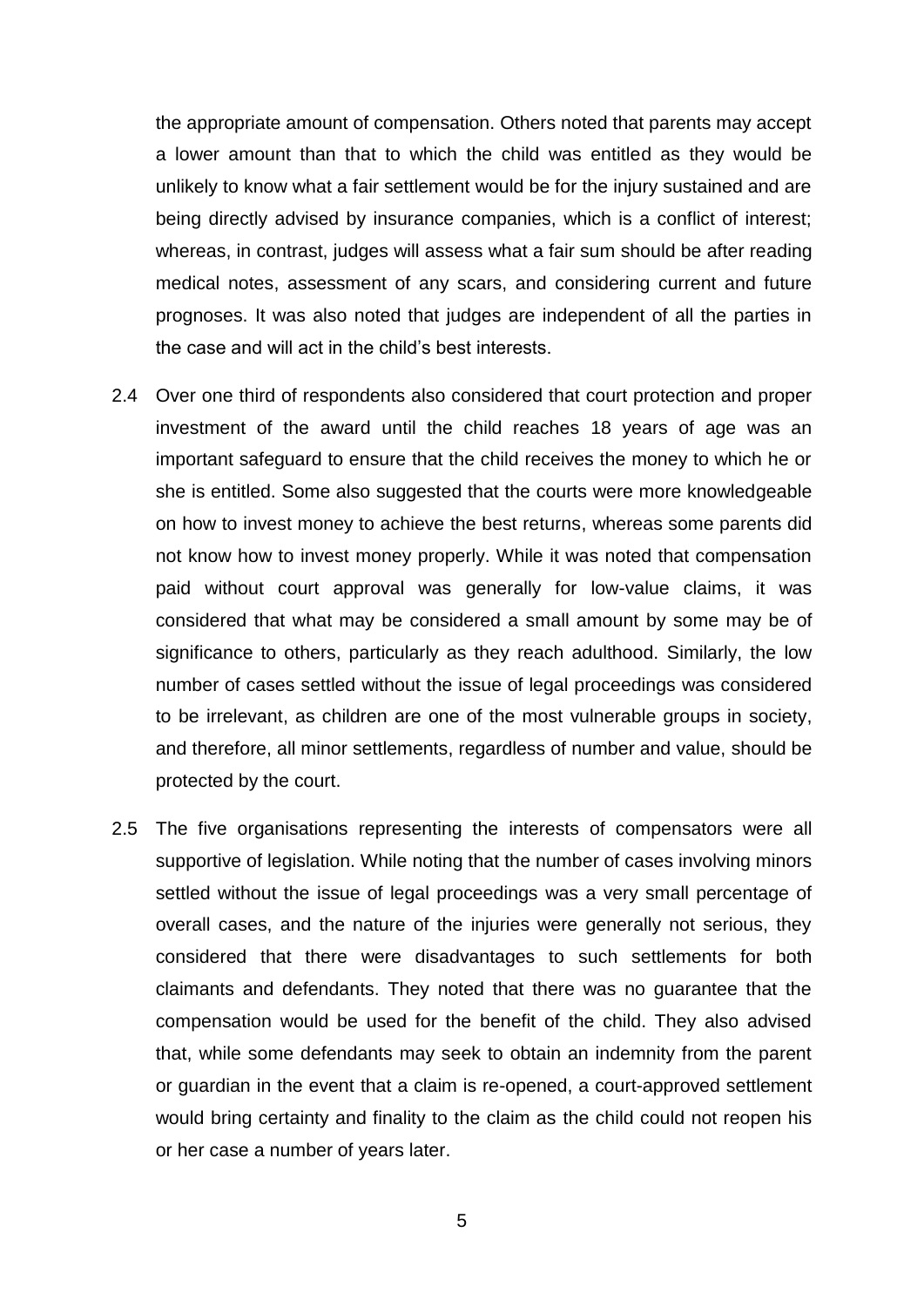- 2.6 While supporting legislation, compensators urged that any process put in place to obtain court approval should be simple and efficient, and not lead to significantly increased costs and delay through disproportionate layers of bureaucracy. It was also noted that, at present, insurers may deal with minor petitions directly rather than incurring the cost of instructing a solicitor. Therefore, mandatory court approval would add to the costs borne by insurers and other compensators in settling claims as they would have their own legal costs from instructing solicitors, as well the costs incurred by plaintiffs, which are usually met by defendants. It was cautioned that these additional legal costs may place inflationary pressure on insurance premiums for liability policies in Northern Ireland.
- 2.7 While the majority of respondents considered that legislation was the only effective way to manage the risks of a child being under-compensated and of compensation not being used for the benefit of the child, one individual respondent suggested that primary legislation was not essential and that court rules would suffice.
- 2.8 The Children's Law Centre was of the view that a voluntary procedure (as described in paragraphs 3.9 to 3.11 of the consultation document) was suitable for the majority of cases. It considered, however, that there are two circumstances – looked-after children and children residing with someone who does not have parental responsibility for them (such as a grandparent) – in which legal representation of the child should be required and the compensation should be paid into the Court Funds Office.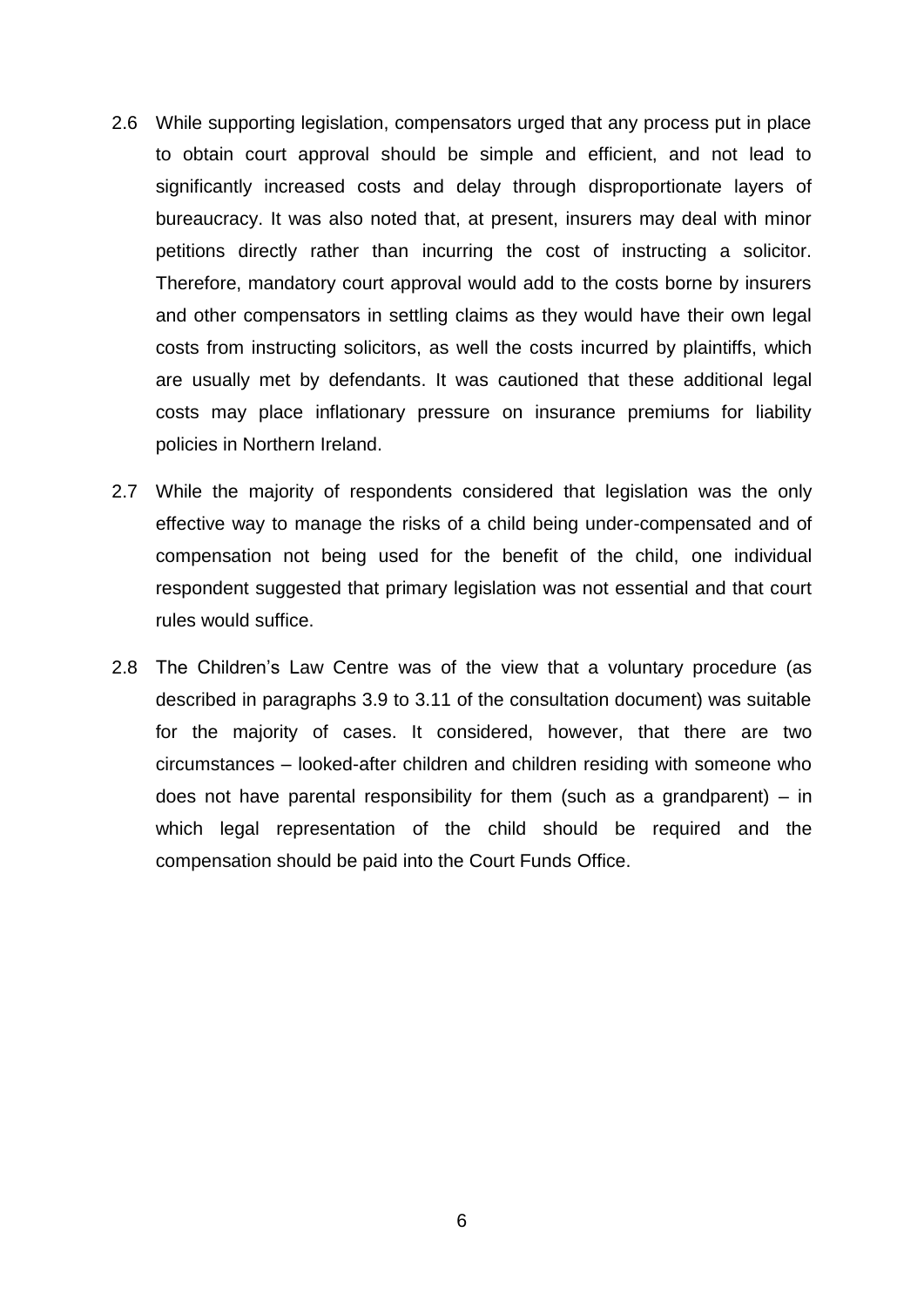#### **CONSULTATION QUESTION 2(a)**

**Should legislation place a duty to obtain court approval (in cases in which legal proceedings have not issued) on one of the parties (a compensator or a parent) and invalidate compensation paid to a child without court approval? Please give reasons, including which of the parties and why.**

52 agreed.

1 disagreed.

1 did not specifically answer.

14 said a duty should be placed on compensators. 8 said a duty should be placed on parents.

- 2.9 Fifty-three of fifty-four respondents answered this question, all but one of whom agreed that legislation should place a duty to obtain court approval on one of the parties and invalidate compensation paid to a child without such approval.
- 2.10 Five respondents (one legal firm, one individual and three anonymous) said that a duty to obtain court approval by one of the parties would avoid the potential abuse of the law. One anonymous respondent said that compensation paid to a child without approval should be invalidated, as this places a burden on guardians who, in some instances, may not have the experience to deal with the management of funds for a child. Three anonymous respondents said that such a duty and invalidation would ensure compliance, one of which said this would be the only way to ensure compliance. A further anonymous respondent said that, at common law, it is already the case that a settlement in relation to a minor is not binding until a court approves it, while another said that any monies already paid without approval ought to be recalled and rectified through court approval.
- 2.11 Of the twenty-two respondents who gave a view about which of the parties a duty should be placed upon, fourteen said the compensator and eight said the parent.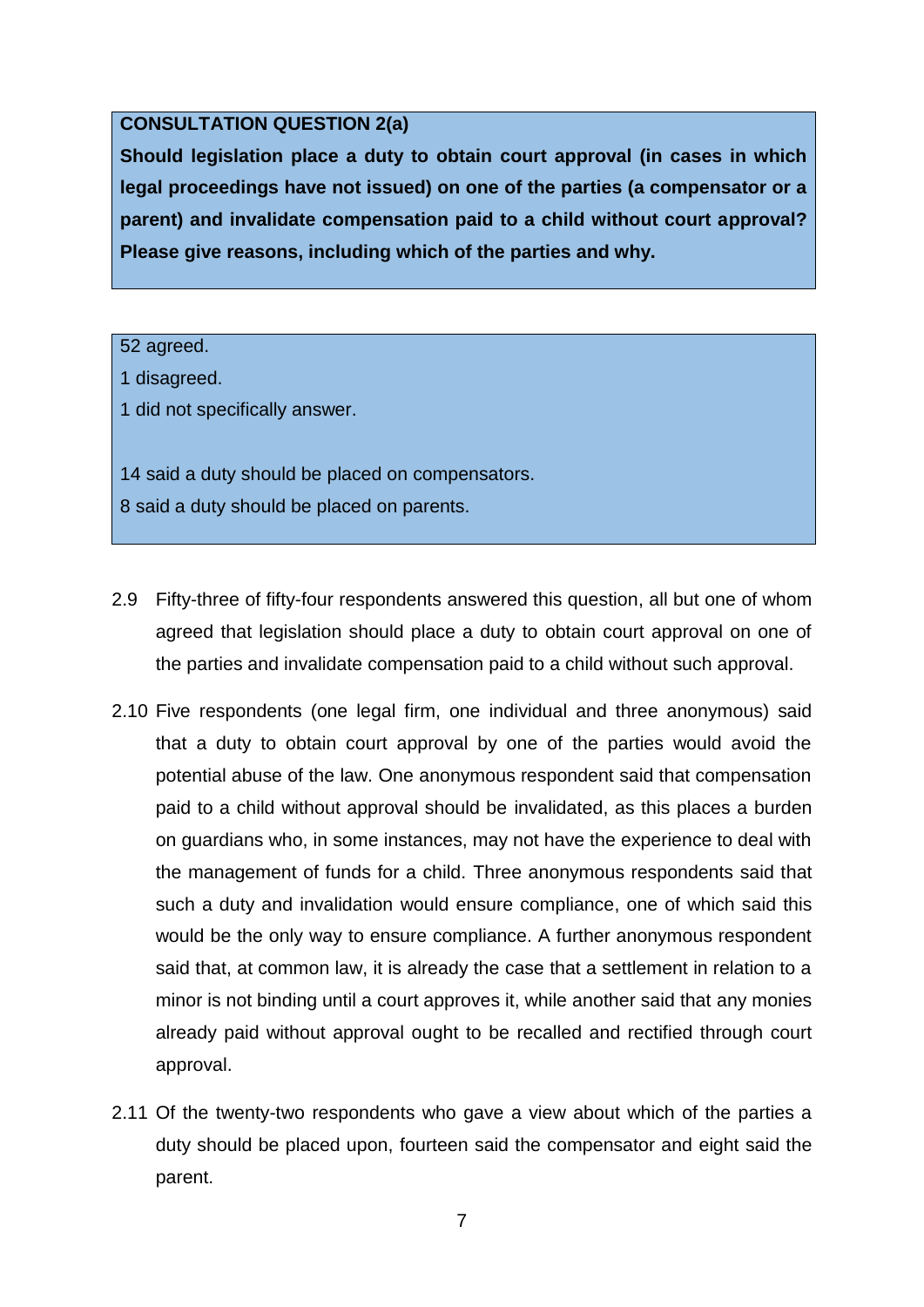- 2.12 Various reasons were given for favouring the compensator, the most common (put forward by five) being that parents lacked the knowledge and understanding of how to seek court approval. Other reasons were that: the duty should be on the party paying the money; it is reasonable for the payer, having accepted liability, to obtain the approval; putting the duty on the compensator would discourage the practice of not seeking court approval (by parents who may be economically compromised and view unapproved compensation as attractive to ease a family financial position); and it would be the most reliable manner in which to ensure that a formal process is adhered to.
- 2.13 A solicitors' firm suggested that the Financial Conduct Authority could be asked to insist that insurance companies must ensure that no claim involving compensation to a minor should be made without independent legal advice being obtained by the minor's parent or guardian; and, in turn, the Law Society could be asked to make regulations requiring its members to seek court approval 'in the situation where an insurance company wishes them to evade same'. A judicial organisation suggested that insurers should not be allowed to release money until formal court approval had been obtained.
- 2.14 Several reasons were given by those favouring the duty being placed on the parent instead. The most common (both suggested by four respondents) were that it would be more cost-effective or less expensive; and that parents were the party holding the relevant evidence and documentation required by the court, or best placed to make representations to the court. Three respondents said that compensators cannot compel plaintiffs to obtain legal representation and so it would not be fair or reasonable for any legal duty to rest with the compensator. Two respondents cited the precedent of the current voluntary procedure, under which the onus is on the plaintiff. Other reasons given were: that it would be a conflict of interest for the compensator to make the application; to protect the children; that parents have the vested interest; that legal representatives cannot compel their clients to seek court approval; that compensators cannot compel plaintiffs to seek legal representation, but in the event of legislation plaintiffs would be obliged to do so and this would assist them in seeking approval; and that compensators lack a sufficiently proximate relationship with the parent.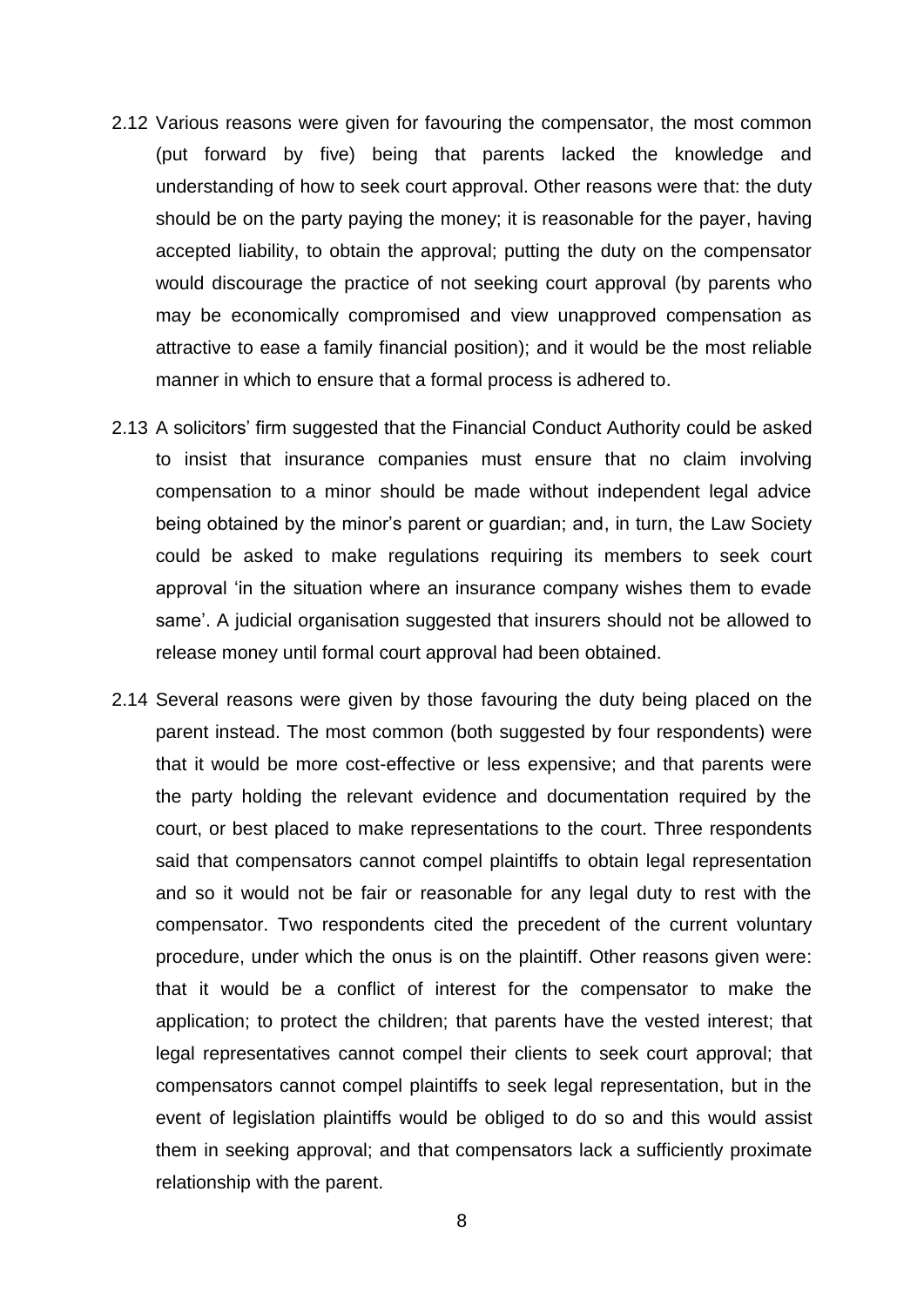- 2.15 The Association of British Insurers and an insurance company said that compensators should only be required to make payments of settlements to the court on receipt of a court order provided by the parent or guardian of the plaintiff, and that compensators should not be fixed with interest penalties when such an order is not provided in a timely manner.
- 2.16 The Law Society said that whichever of the parties should seek approval is not the important issue.
- 2.17 The one anonymous respondent who disagreed, said that a duty to obtain court approval and the invalidation of compensation would cause a litigious minefield for the court, litigants and parents.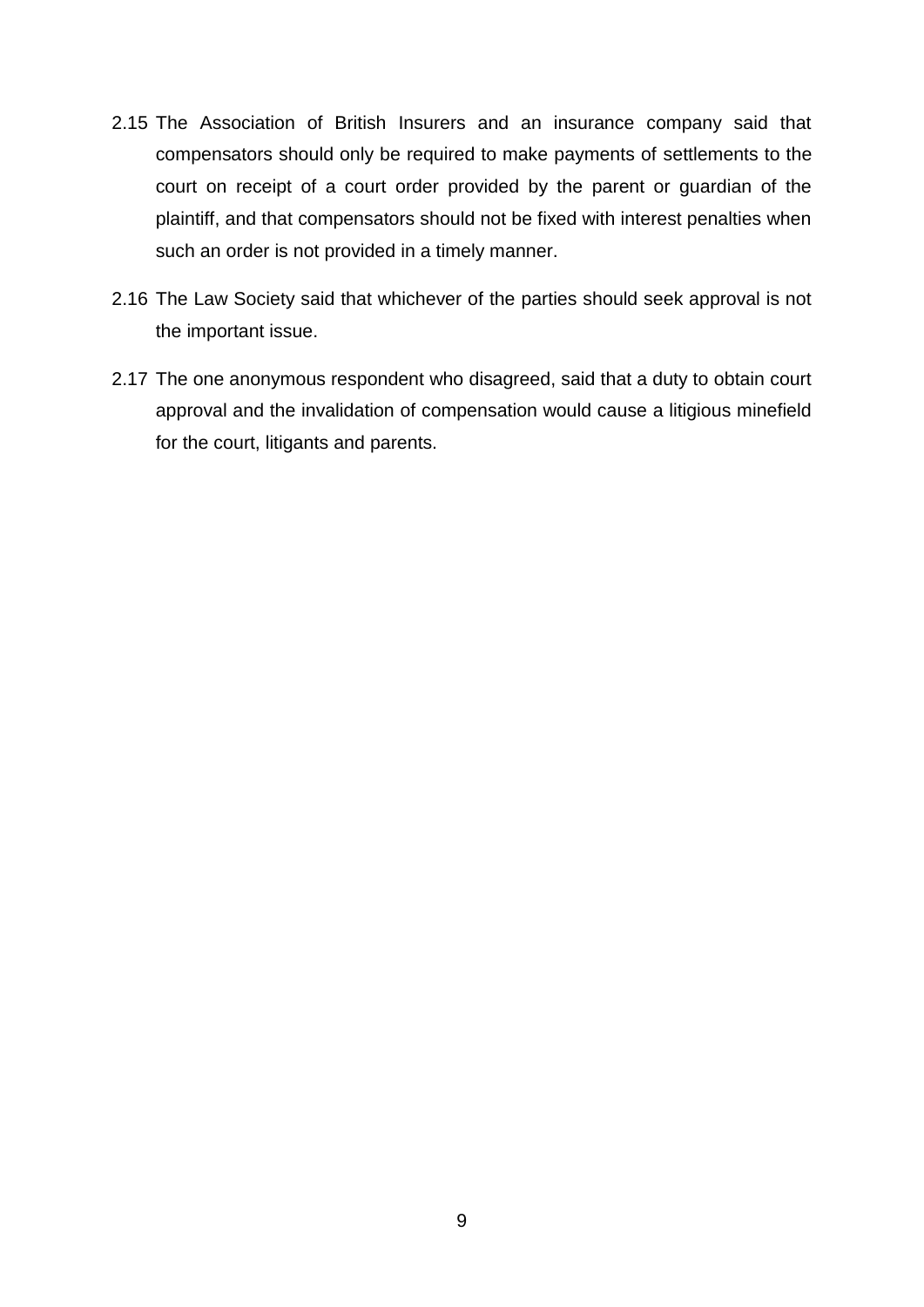## **CONSULTATION QUESTION 2(b) How could or should such a duty be enforced?**

48 answered.

- 2.18 Forty-eight of fifty-four respondents answered this question.
- 2.19 Thirteen respondents made suggestions involving some form of mandatory registration of compensation claims for minors. Seven (six anonymous and one solicitors' firm) said that all insurance companies must register claims for minors (presumably with the court) and seek approval from the court; and one anonymous respondent suggested a duty to notify the Courts and Tribunals Service. Another anonymous respondent, an insurance company and the Association of British Insurers said that there should be a mandatory online portal for seeking court approval of settlements. Three respondents – the Association of Personal Injury Lawyers, a judicial organisation and a solicitors' firm – all referred to the Compensation Recovery Scheme (under which compensators are under a statutory duty to register claims for personal-injury compensation in Northern Ireland). The former two cited it as an example of how a similar registration scheme for approval of minor settlements could work, while the latter suggested that the scheme itself could be used by 'linking' it to the courts system, to confirm whether or not a case involving a minor had been approved.
- 2.20 Seven respondents (two insurance companies, the Forum of Insurance Lawyers, a solicitors' firm, a parent, an anonymous respondent, and the Association of Consumer Support Organisations) said that compensation paid in the absence of approval should be invalid. This would allow a minor to bring a fresh claim upon becoming an adult with previous unapproved compensation disregarded. An individual said that personal-injury settlements with parties under a legal disability (i.e. including children) without court approval are already not enforceable.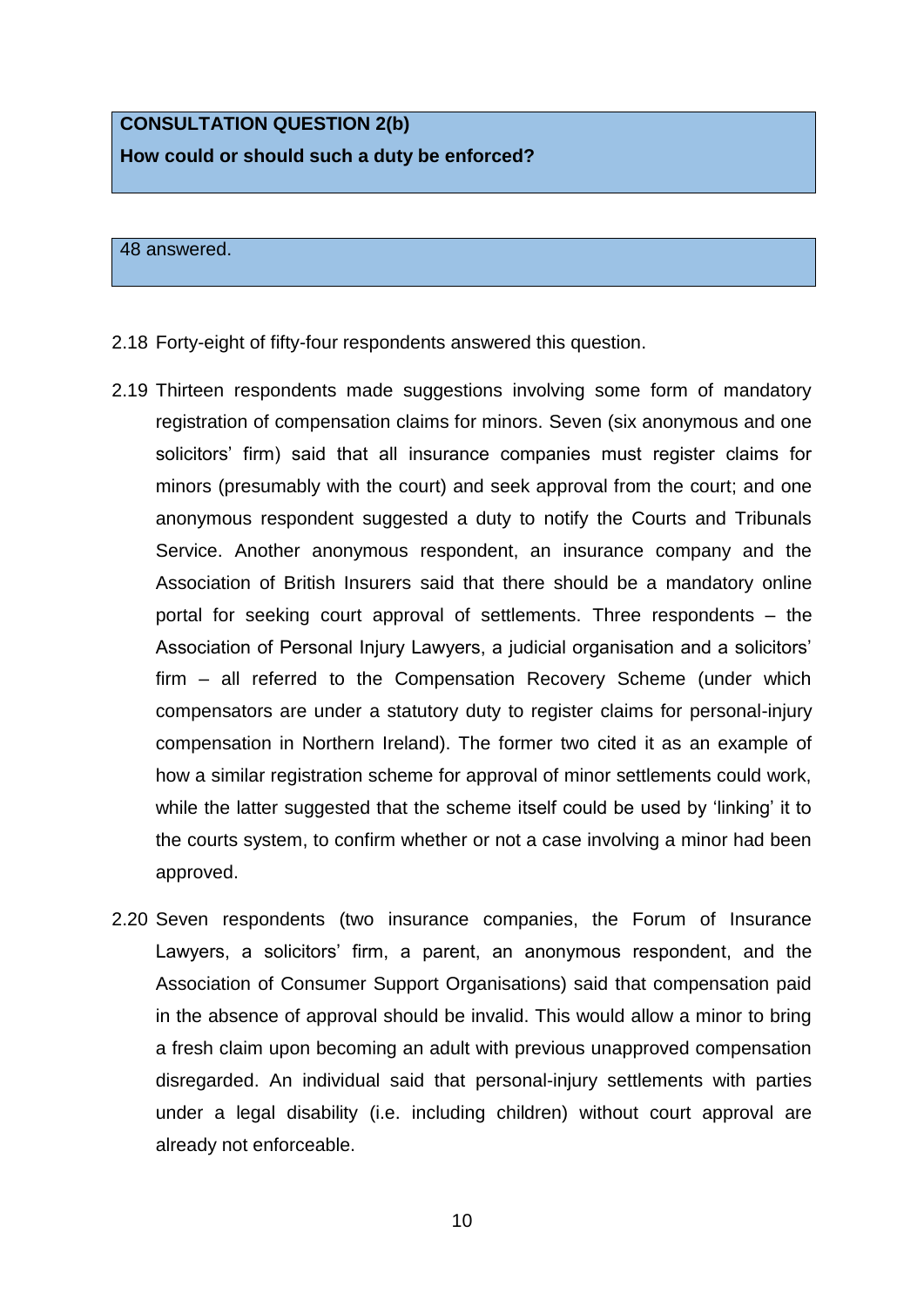- 2.21 Six respondents suggested fines or 'sanctions' as a means of enforcing noncompliance with any duty. An anonymous respondent said that failure of a compensator to comply with a duty should be a criminal offence, while another suggested compensators should receive a 'punitive fine, increased with each infringement', and two others suggested a fine and another 'sanctions'. A further anonymous respondent suggested sanctions on compensators and the revocation of unapproved payments, while another said that, in addition to fines, insurance companies should be prohibited from providing insurance services and the payment 'overturned'. A different anonymous respondent said that both the parent and the compensator should be fined.
- 2.22 A solicitors' firm and an individual said that it should be illegal to send money directly to a parent but instead it must be sent to the court. The Ulster Unionist Party said that compensators should be required to pay money directly to the court. An anonymous respondent said that unapproved damages should not be allowed to be paid to a parent or solicitor. Another anonymous respondent said that the parent should be denied access to compensation in the absence of seeking approval. None explained how these requirements could be enforced.
- 2.23 One anonymous respondent said that compensators should not be allowed to release funds to adults acting for minors, but only directly to the Court Funds Office. The same respondent said that there should also be a duty on banks to report funds being lodged into accounts by insurers.
- 2.24 An anonymous respondent said that insurers should be required to refer unrepresented children to independent legal advisers. Another said that children should have a court-appointed solicitor.
- 2.25 The Association of Personal Injury Lawyers said that the Financial Conduct Authority should place sanctions on insurers who do not seek court approval.
- 2.26 A solicitors' firm and the Association of Personal Injury Lawyers said that the Law Society could discipline any member who failing to seek court approval. An insurance company suggested penalties for solicitors who sought settlement by means of parental indemnity or discharge.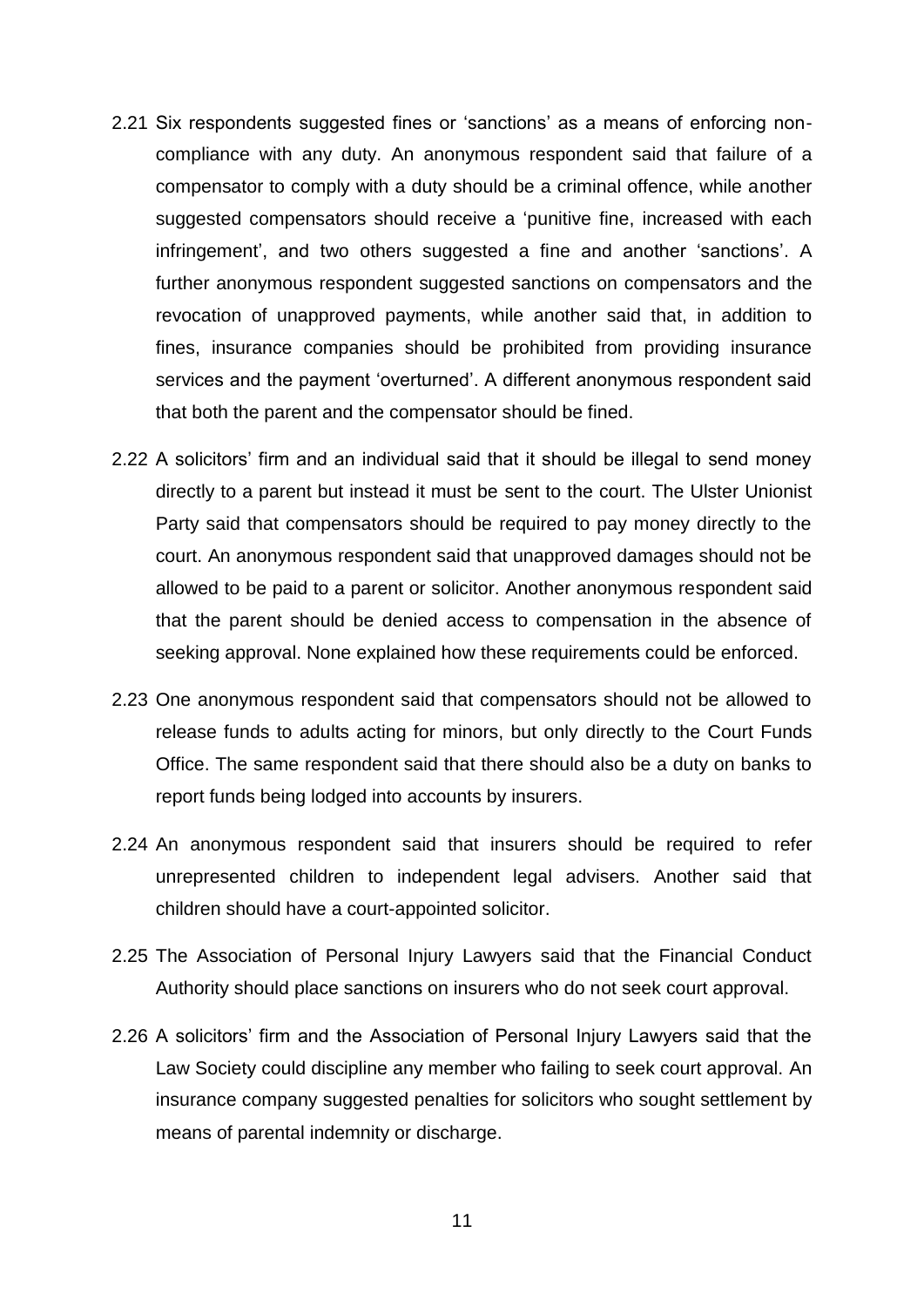2.27 Three respondents suggested non-statutory means: an anonymous respondent suggested awareness raising and professional standards; an insurance company suggested that paying funds only once confirmation of approval had been provided to the compensator would serve as incentive for the claimant to seek approval; and the Law Society said that the insurance industry should amend its voluntary code of practice.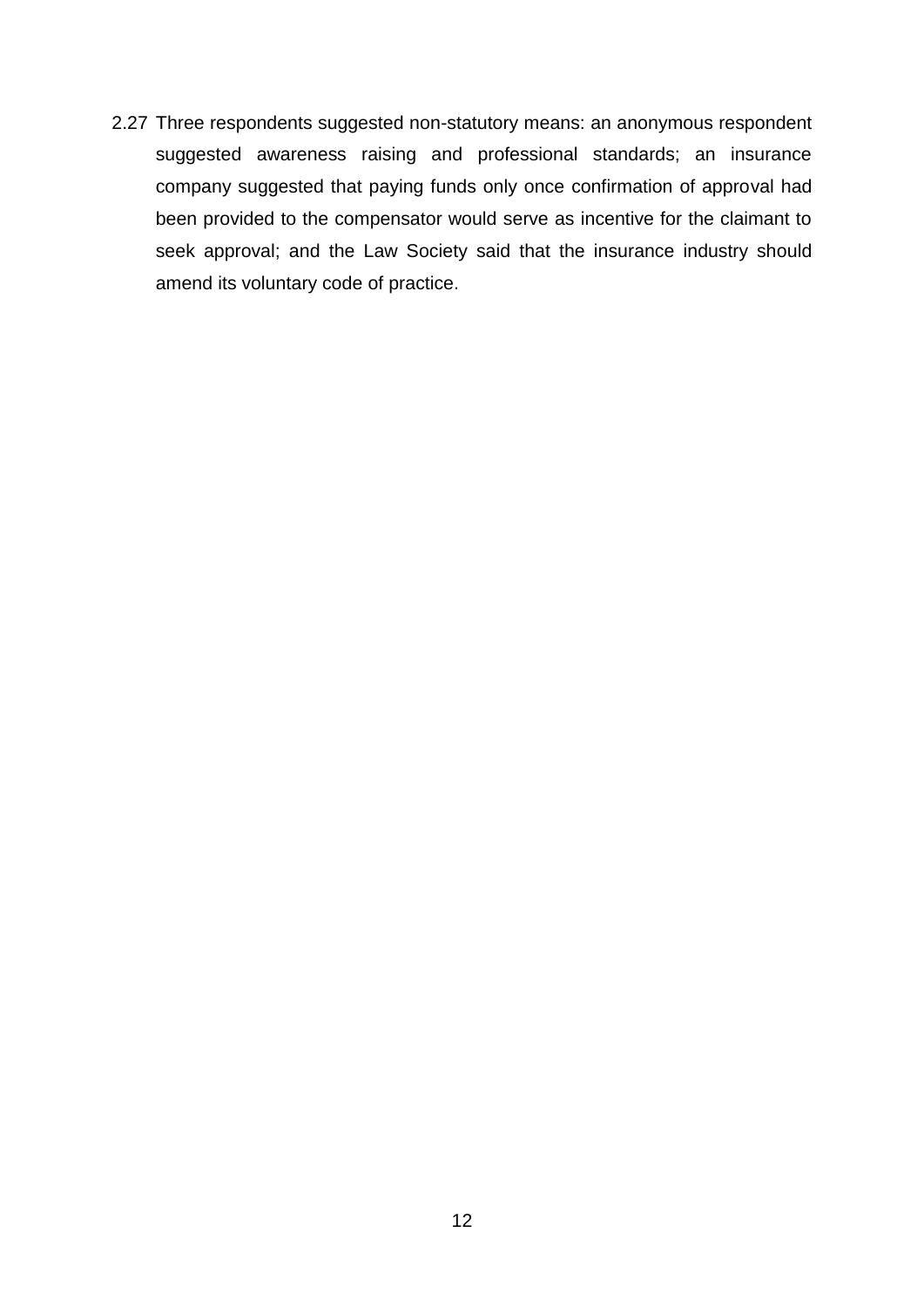#### **CONSULTATION QUESTION 2(c)**

**Should such legislation apply to all such settlements or only those above a financial threshold? Please give reasons for your answer.**

52 said the legislation should apply to all settlements.

- 1 said the legislation should only apply to settlements above a financial threshold. 1 did not answer the question.
- 2.28 Fifty-two of fifty-four respondents were of the view that legislation should apply to all settlements.
- 2.29 In support of this view, several respondents considered that, if the amount of damages is capped at a level below which court approval was not required, that could incentivise compensators to settle cases under that figure to avoid court approval and scrutiny, which would be an 'abuse' and create a real risk of under-compensation contrary to the best interests of the child. It was also suggested that, if the duty were on parents to apply for court approval of the settlement, they may be content to settle for an amount below the threshold to avoid what may be considered as an unwelcome imposition. It was argued that putting a threshold on the amount of settlement would miss the objective of new legislation, which would be to protect children.
- 2.30 A judicial organisation said that the purpose of a settlement approval is not simply to rubber-stamp an agreed figure, but to consider the issues in the case, the medical evidence and the appropriate level of compensation. It observed that often a settlement figure represents a compromise and the issues need to be explored and examined carefully to ensure that the overall figure and the level of compromise are appropriate in the particular circumstances of each case.
- 2.31 Respondents also considered that the absence of a threshold would ensure that all settlements were fair and commensurate to the injury, and that the rights of all children were equally protected. It was also noted that the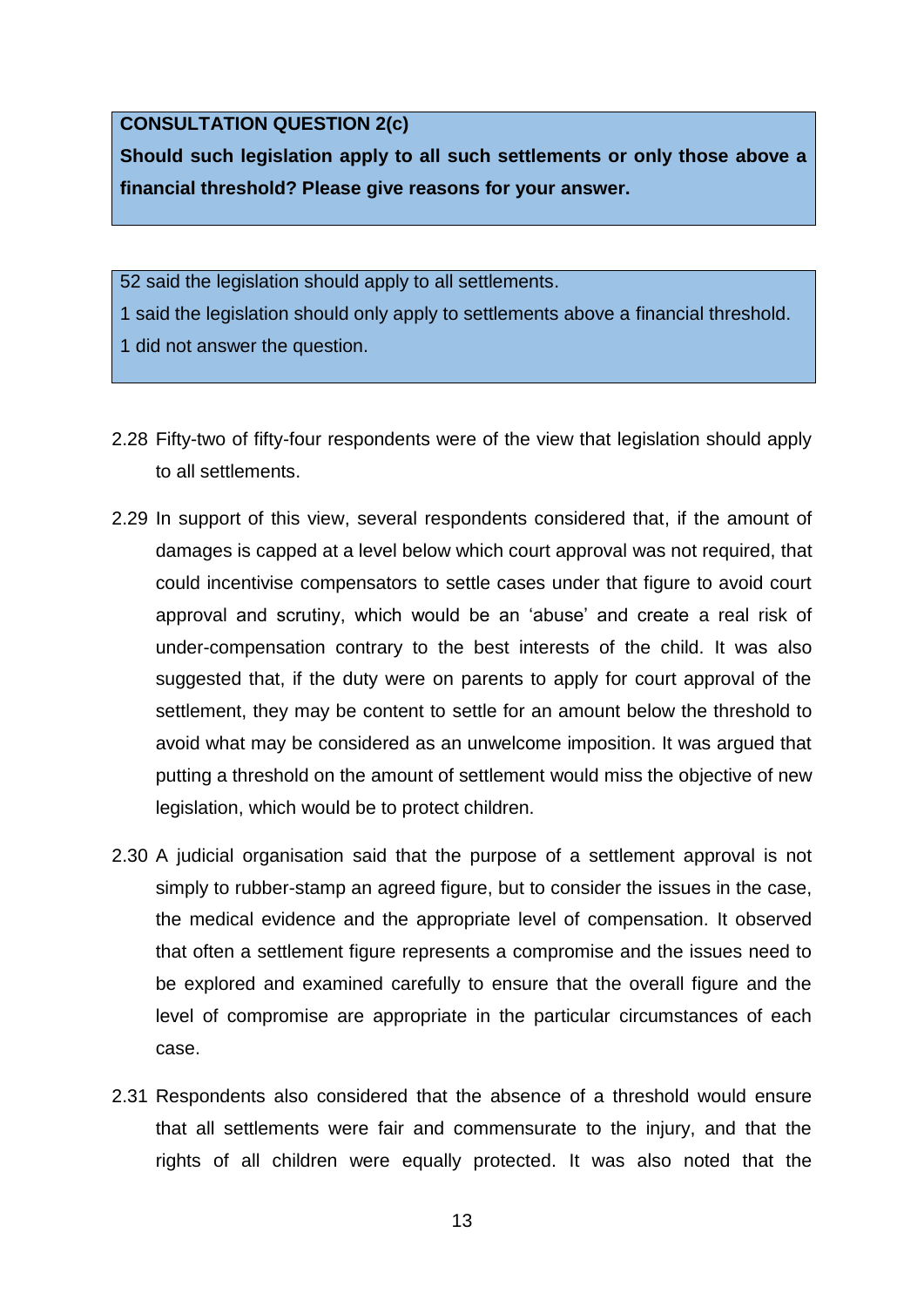compensation belonged to the child and should be managed and protected for his or her benefit, no matter how big or small the settlement. As in some responses to question 1, several respondents said that the value of a settlement is subjective and it is not for the courts, legal profession or compensators to decide how valuable a sum of money is for one child or another as this can vary significantly based on the child and his or her circumstances. One respondent said that compensation cases should come under one law; another said that a threshold would be discriminatory; another that a financial threshold is not a fair and appropriate way to resolve a minor's case; and a further considered that the value of the settlement was irrelevant if an efficient system for obtaining court approval was put in place.

- 2.32 FOIL pointed out that the initial regulatory impact assessment indicated that, if claims worth less than £3,000 were excluded from the new provisions, the annual overall costs saving would only be £18,831. The ABI noted that a number of settlements in the consultation analysis were valued at lower than £1,000 and so a financial threshold set at this level could exclude a significant volume of future cases.
- 2.33 One anonymous respondent, while saying that the legislation should apply to all settlements, suggested that there may be an argument for a 'de minimis principle' if the system was 'clogged up' because of these approvals, albeit such an arrangement should be for review after implementation and not a predetermined issue.
- 2.34 It was also suggested by another anonymous respondent that the legislation should apply to all cases, regardless of the age of the child.
- 2.35 One solicitors' firm said that the legislation should only apply to settlements above a financial threshold of £1,000. It added that smaller awards could be dealt with through the discretion of the parties but should be subject to a parental discharge completed after appropriate legal advice is obtained.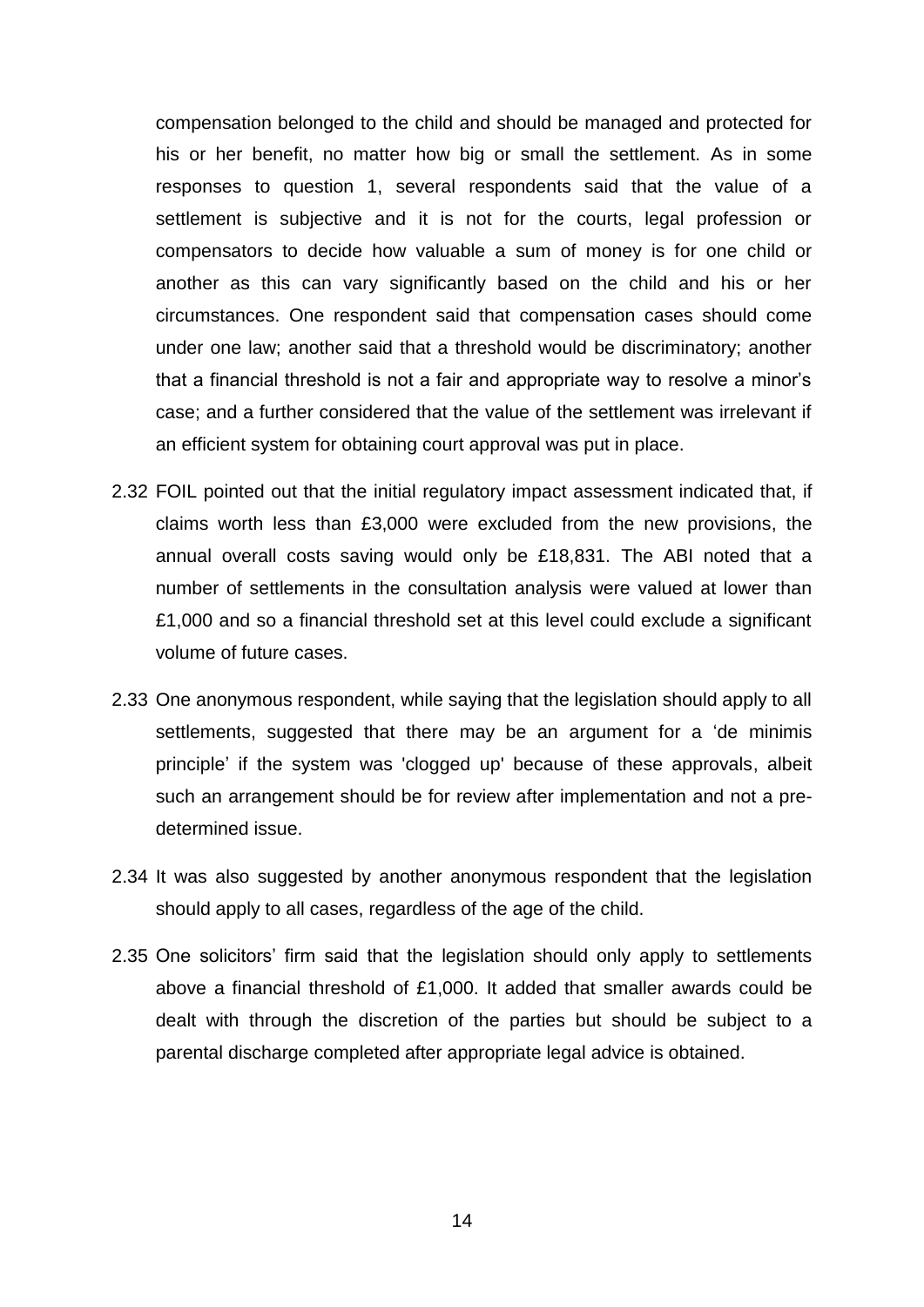#### **CONSULTATION QUESTION 2(d)**

**If there were to be a financial threshold, at what level should it be set?**

8 suggested a financial threshold.

1 suggested £100.

2 suggested £500.

3 suggested £1,000.

1 suggested £2,000.

1 suggested £2,500.

- 2.36 While ten respondents thought that the legislation should apply to all settlements, eight suggested financial thresholds if it were decided that there should be one. One suggested £100, two £500, three £1,000, one £2,000 and one £2,500. A further respondent suggested that it depends on the injuries and another said an 'adequate amount'.
- 2.37 An anonymous respondent who was opposed to a threshold noted nonetheless that, in Scotland, there is a threshold of £5,000 below which a direction cannot be given as to its management: it suggested that it could be argued that, where the cost of seeking approval outweighs the value of settlement, legislation could allow a voluntary process for awards below that threshold.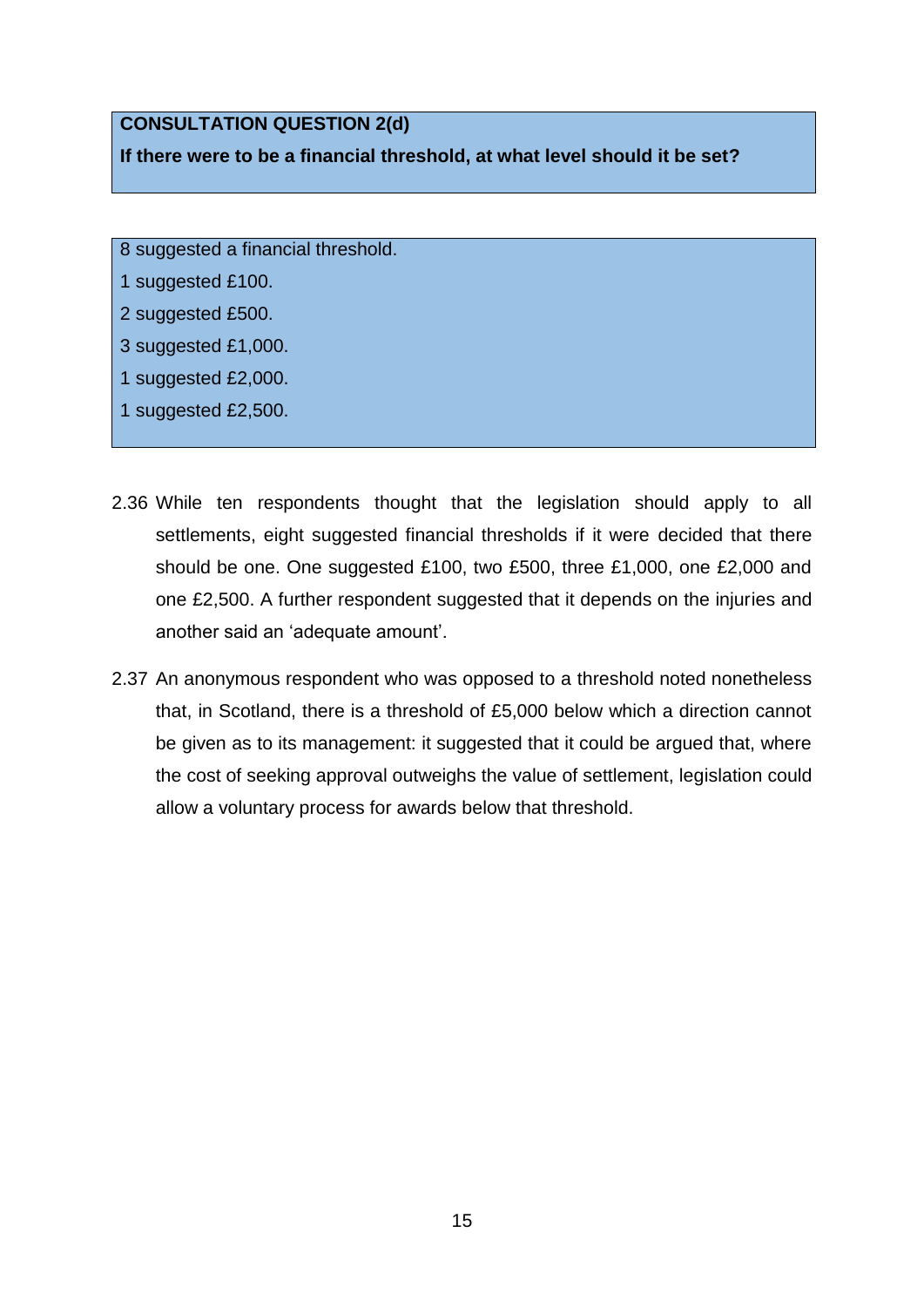#### **CONSULTATION QUESTION 2(e)**

**Would a new paper-based procedure for seeking court approval for settlements encourage more court approvals? Should such a procedure be introduced?**

50 answered the question.

35 supported a new paper-based procedure.

- 2.38 Of the four respondents who did not answer the question, the Association of Consumer Support Organisations advised that, as this question related to procedure rather than policy, providing a view was outside the scope of its role.
- 2.39 Nine respondents answered 'yes', one 'no' and one 'unsure' to both questions, and one answered 'yes' to the first question and 'maybe' to the second without providing further comment.
- 2.40 Of the thirty-one respondents who thought that a paper-based procedure would encourage more court approvals, nine provided reasons for their views. One anonymous respondent suggested that parents were often unwilling to come to court. Several commented that a new, efficient, simple procedure would make it easier for parents to seek court approval and would reduce costs, which are ultimately borne by the compensator. Others said that the procedure would be quicker, reducing delay.
- 2.41 An anonymous respondent who supported a paper-based procedure said that there should be a choice between that and attending court, and that the legal adviser could advise the child which would be best, depending on the circumstances of the case.
- 2.42 Several respondents did not consider that the current process was a barrier to parties seeking court approval for settlements. The Law Society considered that it is relatively straightforward to engage a solicitor, who arranges the appropriate medical examination, engages with the third party's insurer and takes a settlement to court for the approval of a judge. One solicitors' firm was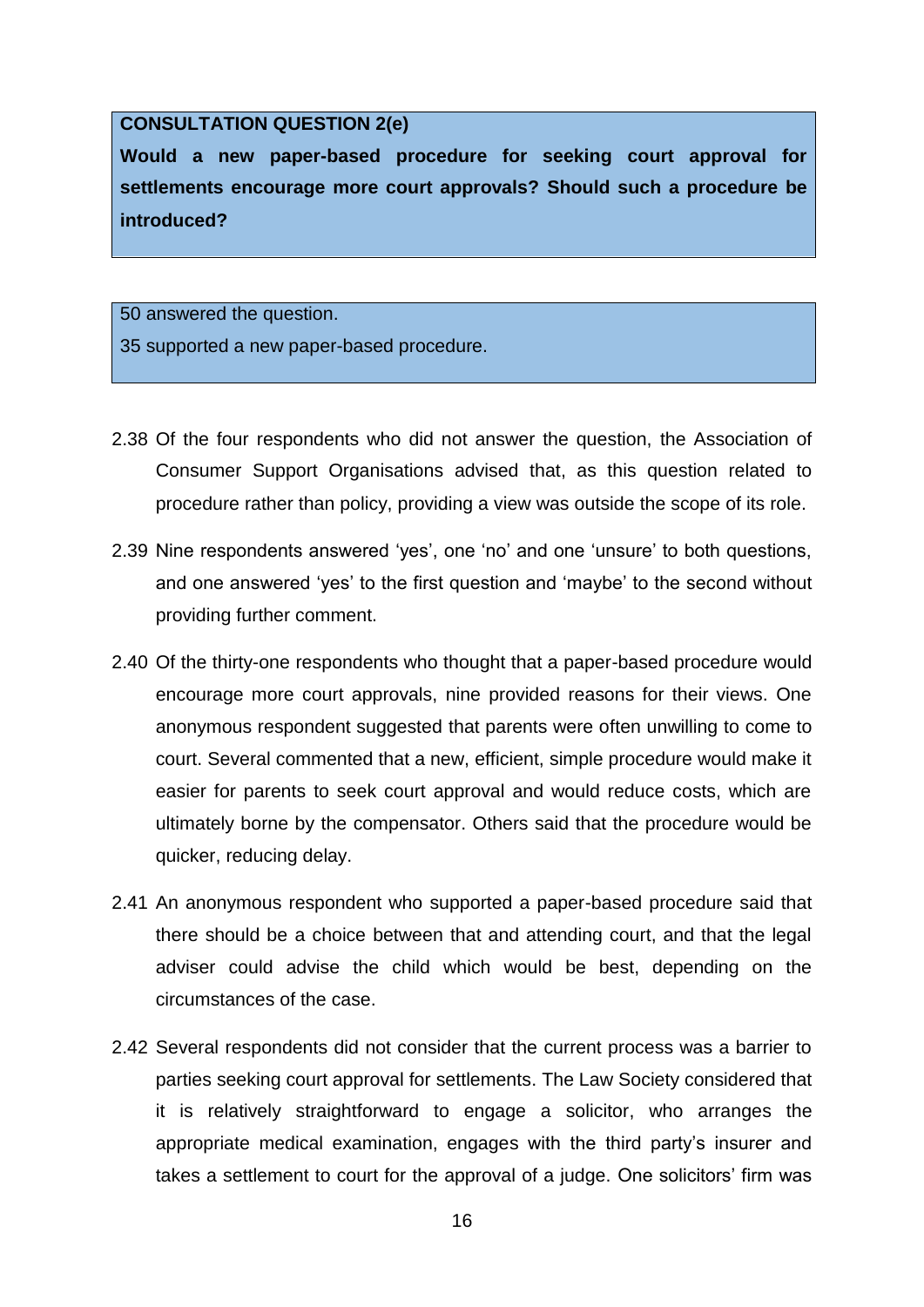of the view that any 'burden' was on the victim's legal representative and that legal costs are extremely modest in the county courts.

- 2.43 Thirty-five respondents considered that a paper-based procedure should be introduced, although many added the caveat that judges should have a power to direct an oral hearing in appropriate cases, for example where there is a more complex injury or scarring resulting in more than a minor cosmetic disfigurement. The Law Society suggested that a legal representative could have the option of indicating why an oral hearing was required. The Society added that the judge would have the final say on whether or not an oral hearing was needed and that guidance from the Lady Chief Justice's Office may be required due to the element of judicial discretion. A number of respondents noted that the paper-based procedure had worked effectively during the current pandemic and had reduced costs. The Law Society considered that paperbased approvals had been timely and almost seamless, adding that this type of procedure has a permanent place in the justice system going forward and that the process could be streamlined for standard cases. A solicitors' firm noted that, during the pandemic, the courts were more flexible about approving some children's settlements without all parties attending court and some were facilitated by remote SightLink hearings, with all other documents submitted in advance. The firm suggested that this option could be developed in cases where there are short-lived injuries evidenced by detailed expert medical examination and reports with the same professional standards applied.
- 2.44 An individual respondent said that a paper-based procedure would be better from an administrative perspective and an insurance company commented that the simpler the process, the greater the incentive to seek approval. FOIL noted that the majority of claims that currently come before the court are low-value and the information required by the judge to consider these applications is minimal. A solicitors' firm said that a paper-based procedure for minor settlements was in place in England and Wales (Civil Procedure Rules, Part 8, Alternative Procedure for Claims) and recommended similar for Northern Ireland.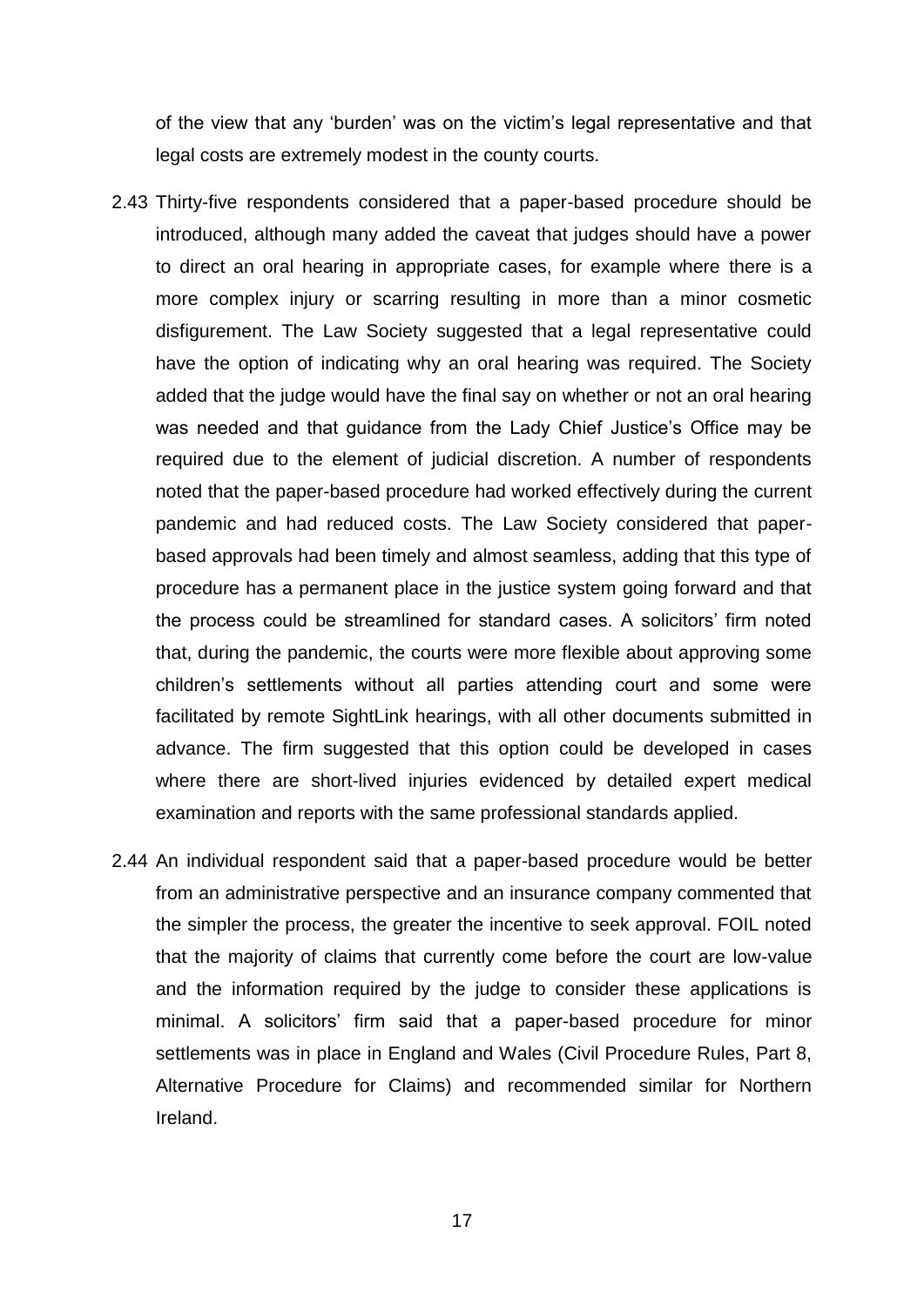- 2.45 Respondents representing the interests of defendants, while supporting a paper-based procedure, called for any new procedure to be developed in consultation with insurers and other compensators before it would be introduced. Some also said that any new process should not include any additional costs. For example, FOIL suggested that, in most cases, there should be no need for counsel's opinion to be obtained on quantum, and that a declaration from the claimant's legal representative that the settlement is appropriate and has been recommended for acceptance should be sufficient. The Children's Law Centre commented that a paper-based procedure could have benefits but there needed to be carefully drawn parameters around how such a process would operate.
- 2.46 While supporting a paper-based procedure, several respondents, representing the interests of defendants, were of the view that this may not be suitable for commercial settlements where there is no liability attaching to the defendant but the compensator decides that there is merit in a nuisance-level award. In this situation, they suggested that it is important that the minor plaintiff's solicitor is able to set out the basis of the proposed settlement to the judge. They added that a paper-based procedure would not be suitable in cases where contributory negligence substantially reduces the level of the minor plaintiff's proposed damages settlement, again meaning that it would be important that the child's solicitor is able to set out the basis of the proposed settlement to the judge.
- 2.47 While also supporting a paper-based procedure, several respondents called for 'online', 'electronic' and 'paperless' procedures. An insurance company suggested that secure email would assist in delivering an efficient outcome. An individual respondent suggested that there would be IT and data-protection issues to be considered when designing a secure, paper-based procedure that would be processing personal sensitive information on physical and mental health. One solicitors' firm said that if a paper-based procedure were introduced, the judge must process the award.
- 2.48 Many respondents expressed the view that there should not be a financial threshold in relation to a paper-based procedure. An insurance company suggested that the procedure should be introduced as part of a wider raft of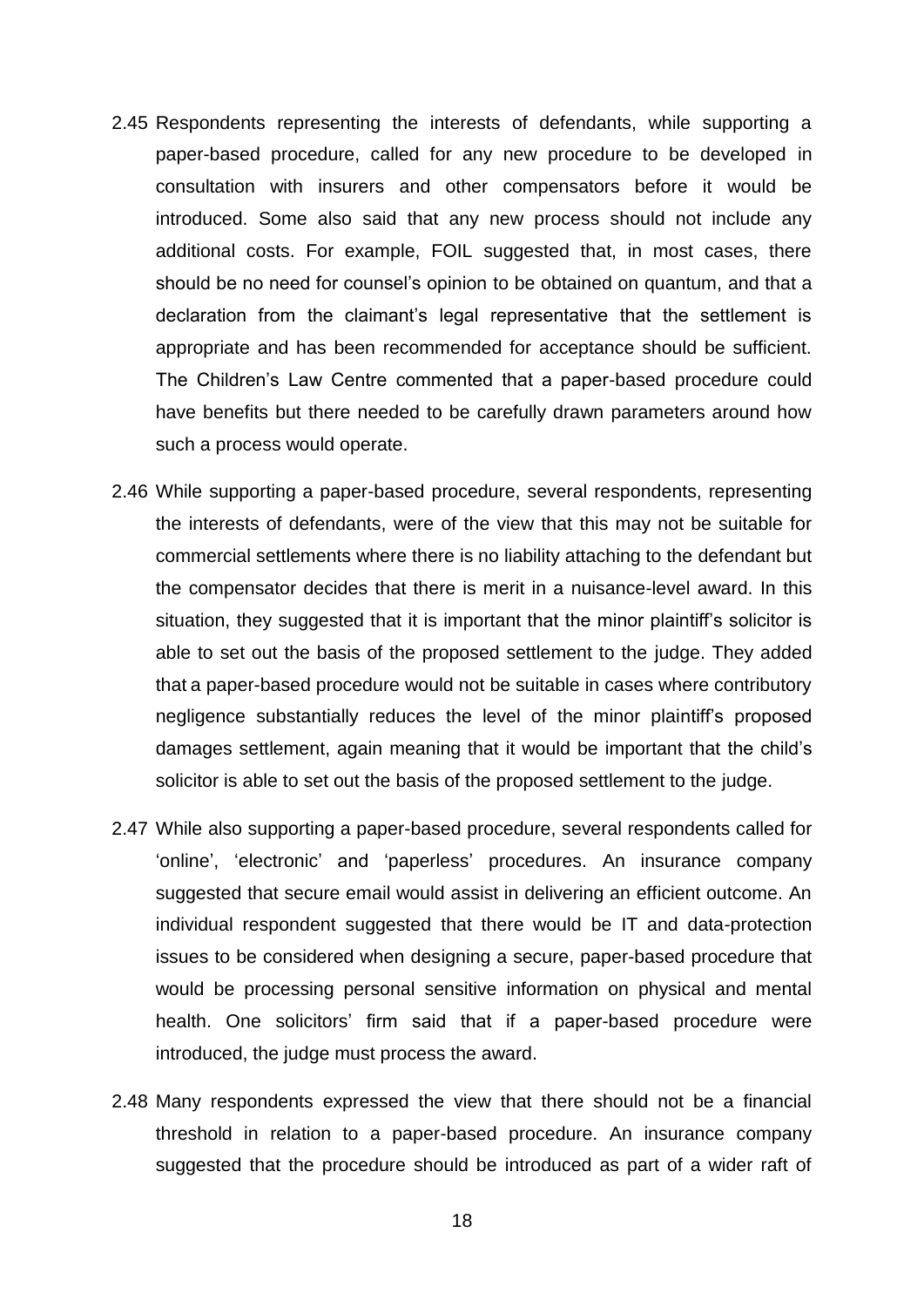reforms, such as the introduction of a compulsory pre-action protocol similar to that in England and Wales, which was thought to encourage quicker and easier access to justice in such claims.

- 2.49 Thirteen respondents were of the view that a paper-based procedure should not be introduced. One anonymous respondent stated that a paper-based procedure would not provide the same levels of expertise (in terms of being brought by experienced counsel and analysed by experienced judges) which would be to the detriment of the minor plaintiff. APIL said that it was not appropriate for minor approvals to be dealt with on the papers rather than an inperson hearing, which are important to ensure that the judge can properly form a view in relation to the appropriateness of the award for the child.
- 2.50 In relation to the experience during the Covid-19 pandemic, one respondent said that a paper-based procedure was trialled for a while but that judges have deferred to their original practice of having the matter heard in chambers. The respondent said that this process provides more closure on the issues for the next friend and also allows the judge the proper opportunity to assess the medical records and speak with the next friend to ensure that the proposed figure is adequate.
- 2.51 A judicial organisation also referred to next friends in its response. It said that a paper-based procedure would inevitably lead to a two-tier system and that a uniform approach was required. It added that an important safeguard is to hear directly from the next friend as to the history of symptoms, level and extent of recovery before a final determination is made.
- 2.52 Some respondents, however, seemed to be opposed to such a procedure due to a misunderstanding of what was meant by 'paper-based'. For example, one solicitors' firm did not support the introduction of a paper-based procedure as they considered that it should be mandatory for all settlements to be approved by a judge. An accident management company suggested a new procedure, not necessarily paper-based, without elaborating. An anonymous respondent added that a digital procedure would suffice and that moderate cases could be dealt with on an administrative or remote basis. An individual respondent suggested a web-based procedure, which would be efficient. Another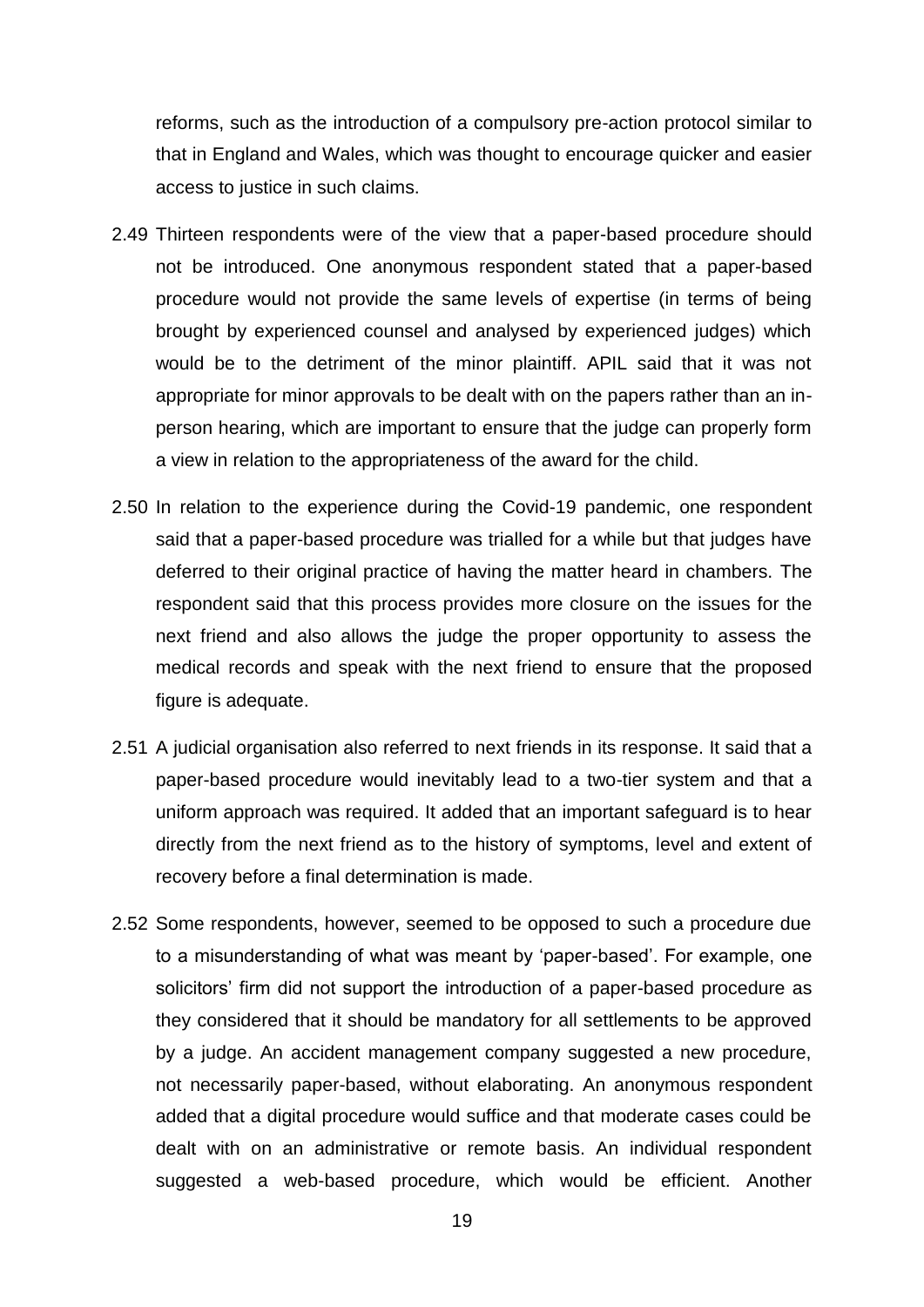anonymous respondent was opposed to such a procedure 'to ensure the protection of the correct figure for the minor plaintiff'. One anonymous respondent was opposed to the 'paper' aspect of the procedure, suggesting that technology should be used rather than paper. Several respondents understood the procedure would mean that parents had not received legal advice, with one saying it would be a 'form-filling exercise'.

2.53 One anonymous respondent, who did not think that a new paper-based procedure would encourage more court approvals and who did not support its introduction, however, then went on to state that oral applications added very little to the paper petition.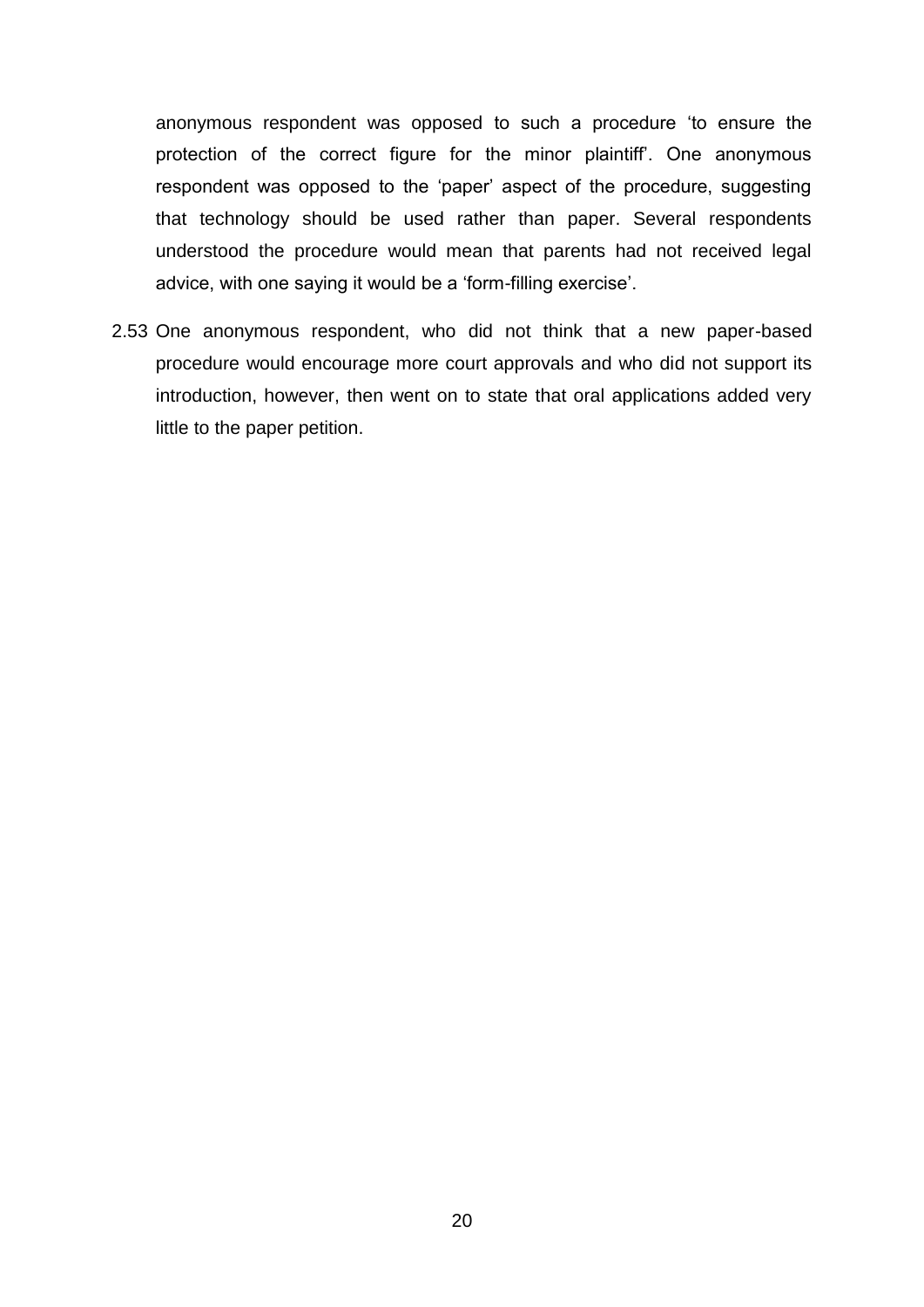#### **CONSULTATION QUESTION 2(f)**

**What should be the parameters of such a procedure (e.g. should it be restricted to cases where liability is admitted, cases below a financial threshold, cases involving only certain types of injury, etc.)?**

#### 14 said all cases.

11 said where liability is admitted.

4 said for certain type of injury.

2 said below a financial threshold.

3 indicated that there should be parameters but did not indicate what these should be.

1 did not know.

3 did not think that there should be a paper-based procedure, therefore parameters were not applicable.

16 did not answer.

2.54 Fourteen respondents said that there should be no restrictions regarding a new paper-based procedure. An insurance company was of the view that parameters would be unfair and too restrictive. It added that to insist on an open admission of liability would only serve to delay matters, for example compensators may wish to pay damages to a minor plaintiff even though responsibility for a related adult action had yet to be clarified. This company was of the view that the petition submitted on behalf of the minor plaintiff should indicate whether or not settlement is proposed 'in full'. An anonymous respondent noted that the judge should have the discretion to require a hearing for difficult or unusual cases. FOIL considered that, in the majority of claims, a paper-based procedure would provide a simple, workable solution, minimising costs and the use of court resources. It added that such an approach makes the best use of judicial time but that, in exceptional cases, in which the judge considers that a hearing is required, normal judicial case management powers would enable the application to be listed. An individual respondent commented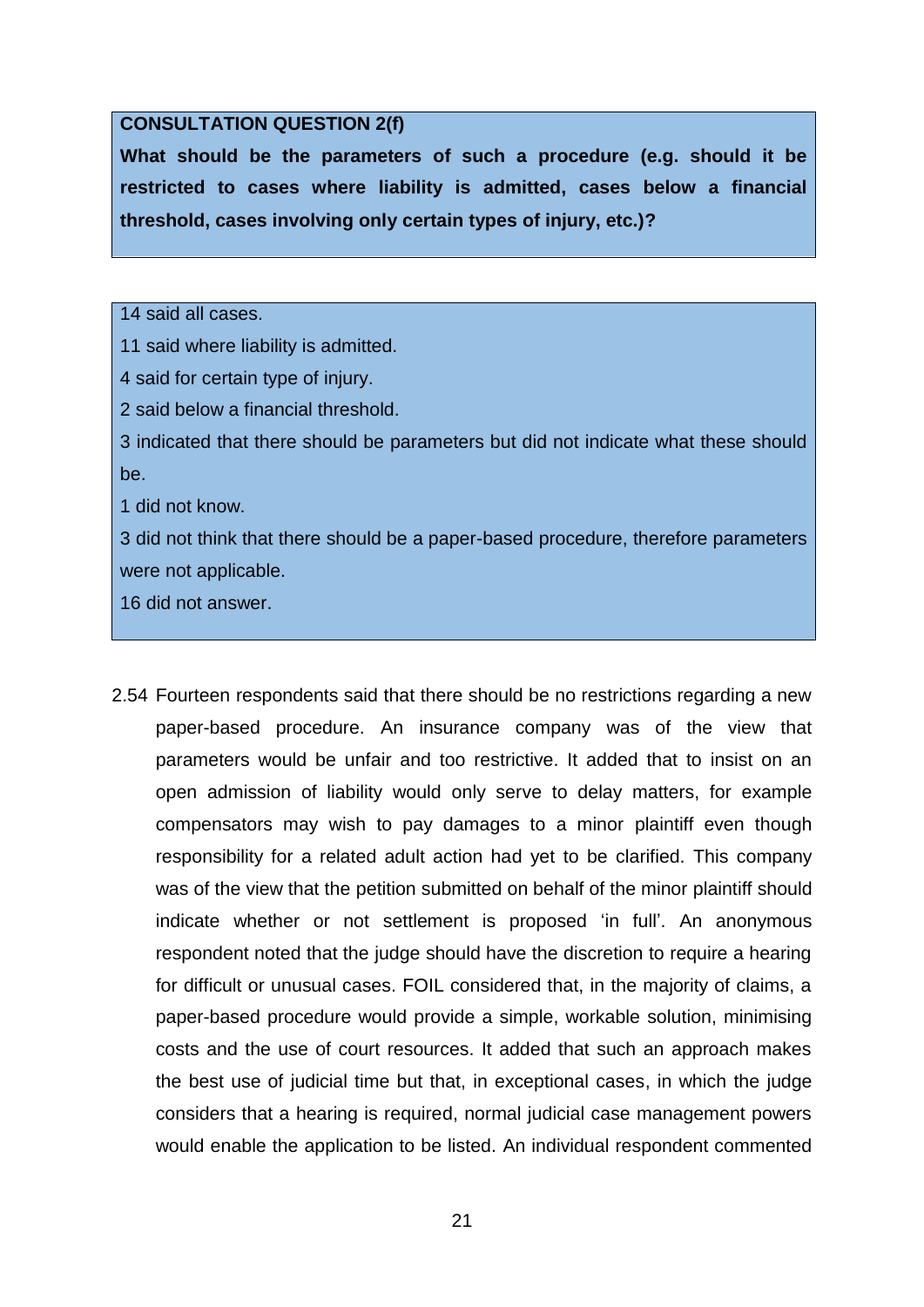that given the priority was to protect vulnerable parties, it would be difficult to select robust parameters.

- 2.55 Eleven respondents considered that a paper-based procedure should apply were liability is admitted (although one respondent suggested that it was unusual for liability not be admitted in minor plaintiff cases) mainly due to the fact that the judge would wish to have a hearing (virtual or in-person) where there is a dispute.
- 2.56 Four respondents suggested that a paper-based procedure should apply to a certain type of injury, for example, very minor soft-tissue injuries where the figure for approval is less than £500, or where there is no scarring.
- 2.57 Two respondents (a solicitors' firm and an anonymous respondent) considered that a paper-based procedure should be restricted to cases below a financial threshold.
- 2.58 A judicial organisation, which was not in favour of the introduction of a paperbased procedure, said that to introduce a differentiated approach whereby some settlements can proceed on a paper-based procedure and others with a hearing may inadvertently introduce a perceived hierarchy of cases by category. It said that cases in which liability has been admitted do not necessarily translate to straightforward assessments of damages, and that some settlements are complex and not amenable to a paper-based procedure irrespective of the value of award. It concluded that the potential complexity of cases is not directly related to the category of injury and that judicial supervision is essential so that appropriate independent oversight is maintained in all cases.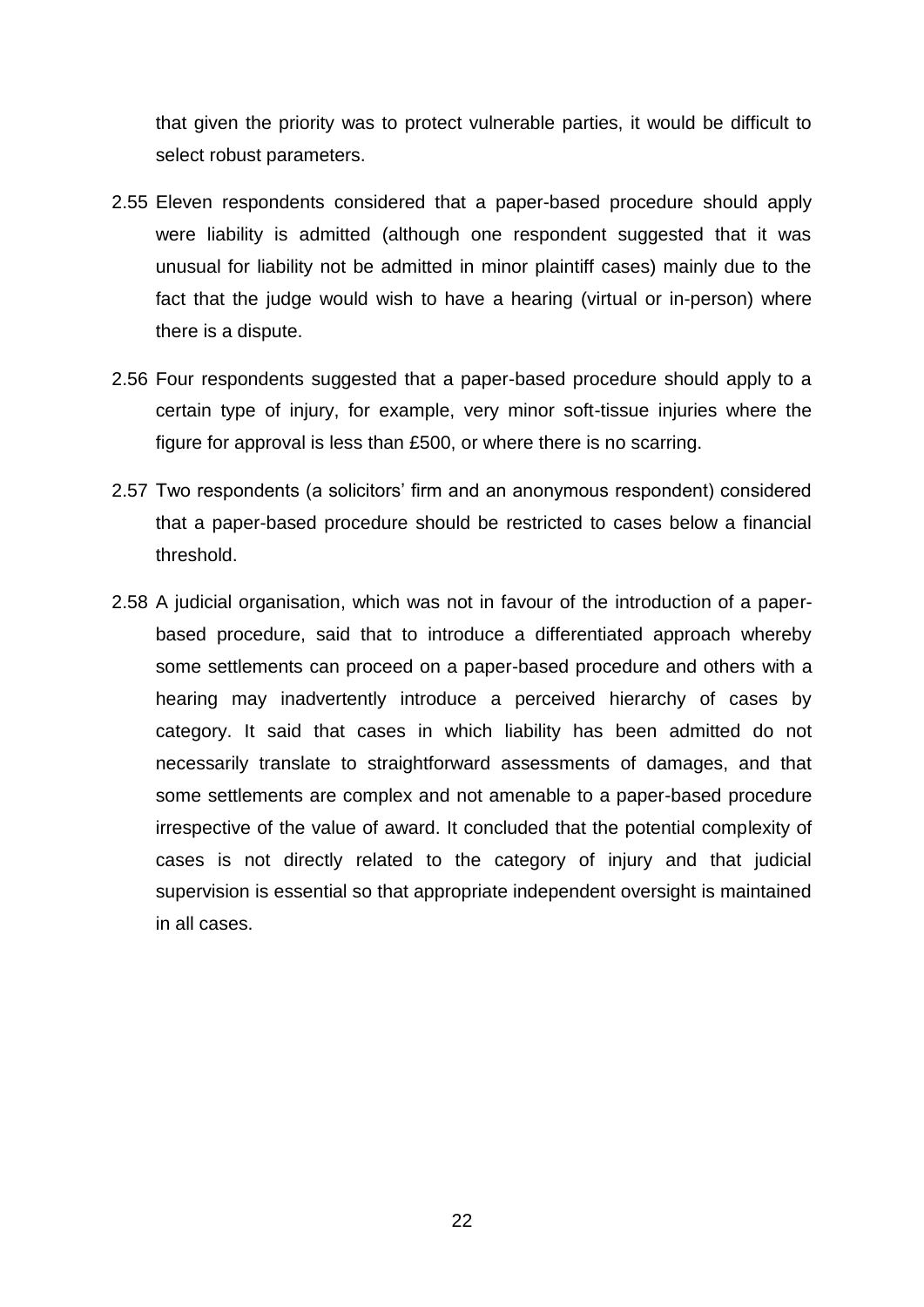#### **CONSULTATION QUESTION 3(a)**

**If no, are you content with the status quo, which includes voluntary regulation?**

#### 3 answered.

2.59 Three respondents answered this question, none of whom had answered 'no' to question 1. A solicitors' firm said that it was 'vehemently opposed to the continuation of voluntary regulation, which it considered to be a misnomer as there are no regulations for compensators. An individual similarly said that 'voluntary regulation' is an oxymoron and also mentioned consumer research that indicated that for every person who makes a complaint there are twenty-six dissatisfied others who do not. The Law Society said that there were human rights issues at stake: the law and the courts need to protect minors and legislation is required.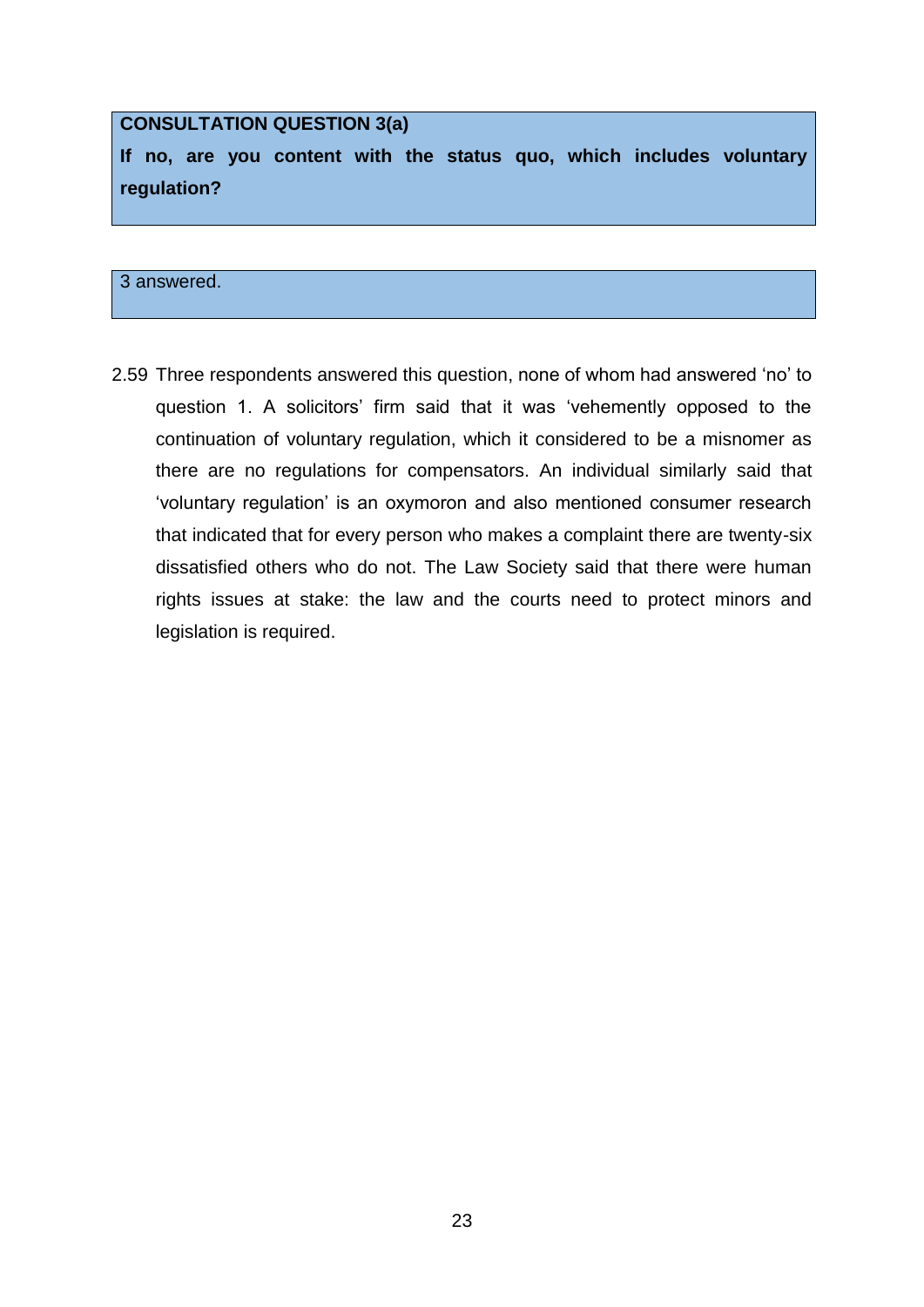#### **CONSULTATION QUESTION 3(b)**

**If no, would a new paper-based procedure for lower-value settlements encourage greater uptake of voluntary court approval? Should such a procedure be introduced?**

2 answered.

2.60 Two respondents answered this question, neither of whom had answered 'no' to question 1. A solicitors' firm referred to its answer to question 3(a), while an individual referred to the potential adverse incentives of financial thresholds and the possibility that lower-value settlements may most warrant judicial enquiry to guard against inadequate compensation.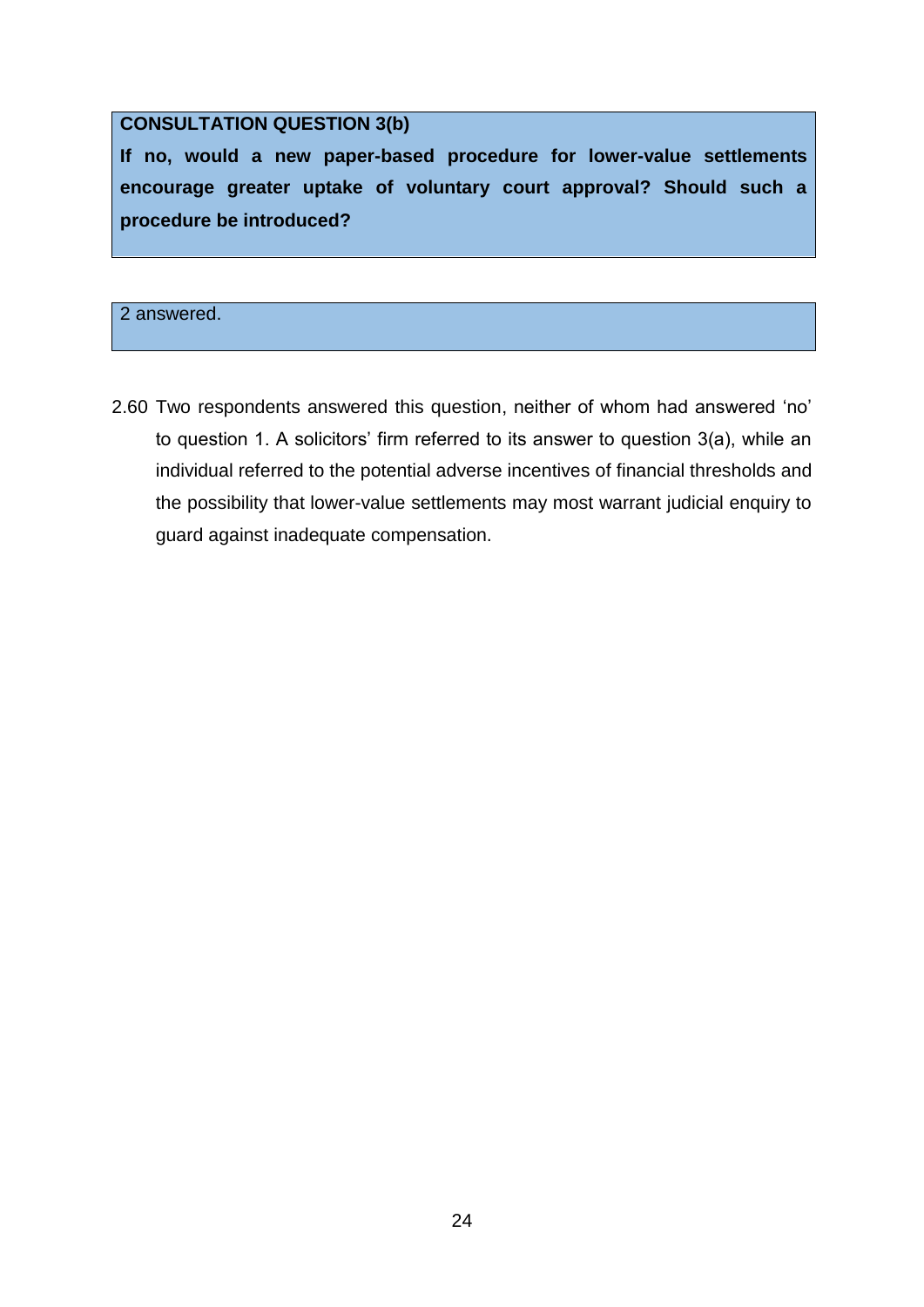### **CONSULTATION QUESTION 3(c)**

**If no, what should be the parameters of such a procedure (e.g. should it be restricted to cases where liability is uncontested, cases involving only certain types of injury, etc.)?**

2 answered.

2.61 Two respondents answered this question, neither of whom had answered 'no' to question 1. A solicitors' firm referred to its answer to question 3(b), while an individual referred to her answer to question 2(f).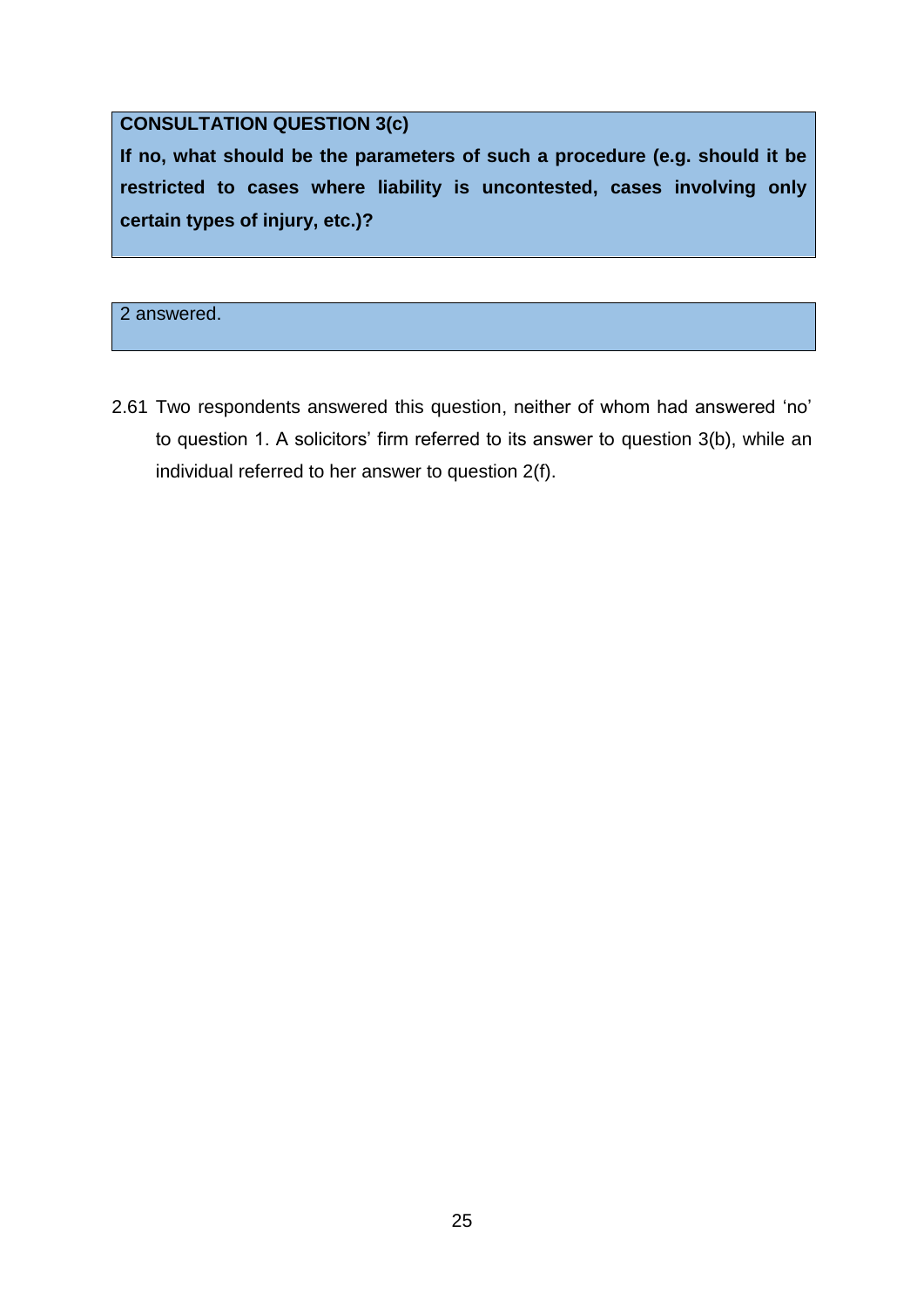#### **CONSULTATION QUESTION 3(d)**

**If no, what other means of requiring or encouraging court approval of settlements of compensation to children arrived at outside court proceedings can you identify?**

#### 4 answered.

2.62 Four respondents answered this question, none of whom had answered 'no' to question 1. A judicial organisation suggested a public information campaign to advise and encourage parents with a particular focus on the recoverability of legal costs. The Law Society said that there should be an obligation on insurers to make it clear to parents that they should engage a legal representative to ensure that legal advice is obtained and the proper procedure is followed. A solicitors' firm said that it should be compulsory for all compensators to negotiate settlement of children's cases with an independent legal representative acting for the child; unapproved settlements should be revoked; solicitors should be regulated; and the Compensation Recovery Scheme database should be used to ask personal-injury victims from the last decade what happened with their claims and then take or recommend action as appropriate. An individual said that she considered the concept of 'settlements to children arrived at outside court proceedings' and without judicial scrutiny to be unsound in law, such settlements being unenforceable.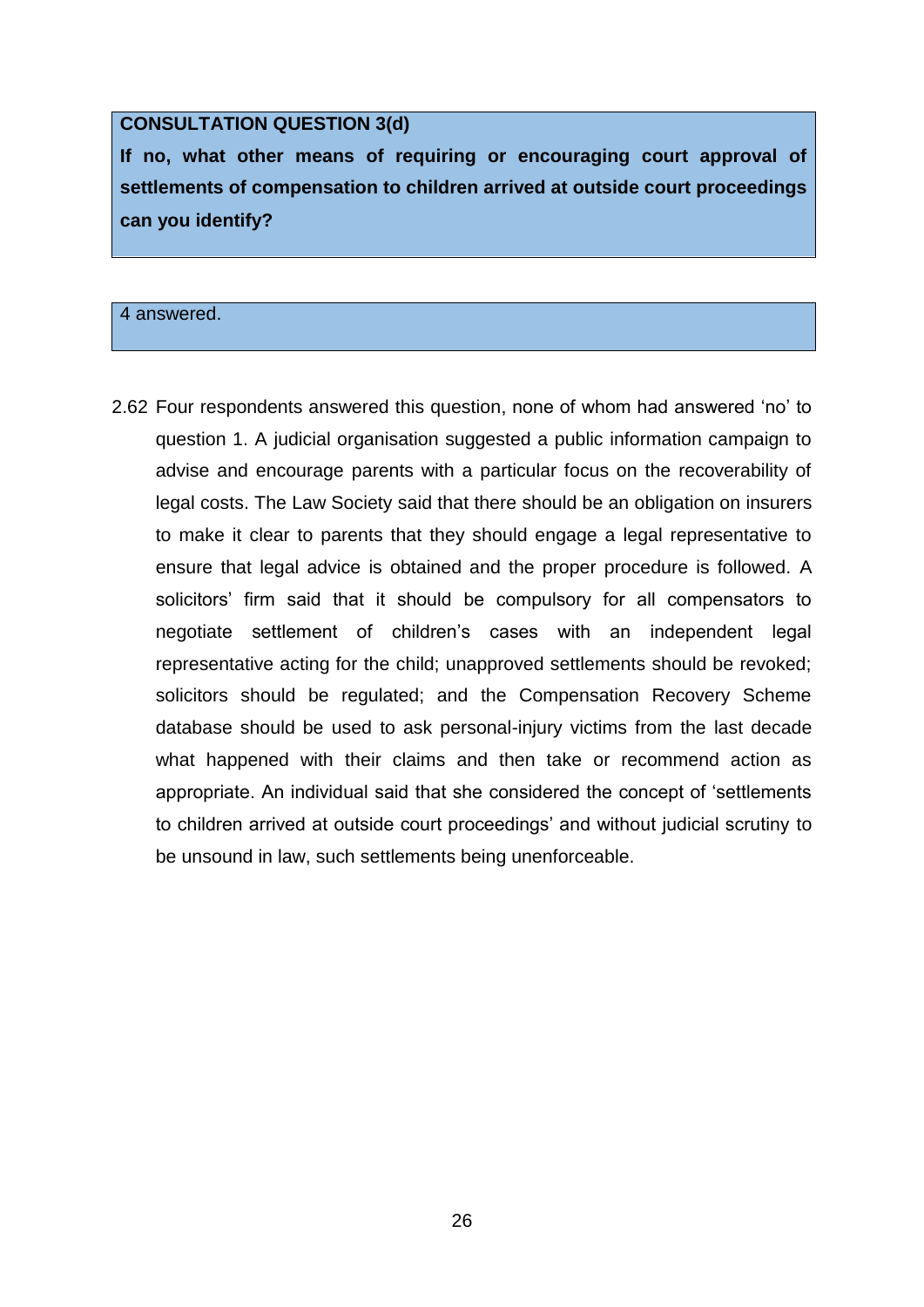#### **CONSULTATION QUESTION 4**

**Do you agree with the outcome of the screening exercises? If not, please provide comments.**

#### 26 agreed.

11 disagreed.

- 2.63 Of the thirty-seven respondents who answered, twenty-six agreed with the outcome of the screening exercises and eleven did not.
- 2.64 One anonymous respondent did not believe that the correct analytic framework was used and that the screening exercises were subjective.
- 2.65 A solicitors' firm noted, in relation to the equality screening, that a child who already suffers from a disability could be involved in an accident resulting in injury; and, in relation to the rural needs impact assessment, remoteness from court as a result of rural location could be dealt with by remote or virtual hearings. The Law Society made the same points.
- 2.66 An individual referred to sections 4A and 2C of the rural needs impact assessment (which noted that requiring court approval for all minor settlements may impact persons in rural areas if they have difficulties travelling to court) and said that this issue must extend to issues beyond court approval of minor settlements and cannot robustly weigh in the balance when assessing the outcome of the consultation. The same individual questioned the sincerity 'of this whole project' in contemplating a further impact assessment in the event of legislation subsequently being introduced as 'kicking the can down the road' rather than tackling the acknowledged mischief in a timely manner.
- 2.67 In relation to the equality screening, the individual referred to the comment about dependants at section 2.1 that 'the payment of children's compensation into court rather than directly to parents may be considered by some as a negative impact', and suggested that it either required further elaboration or, if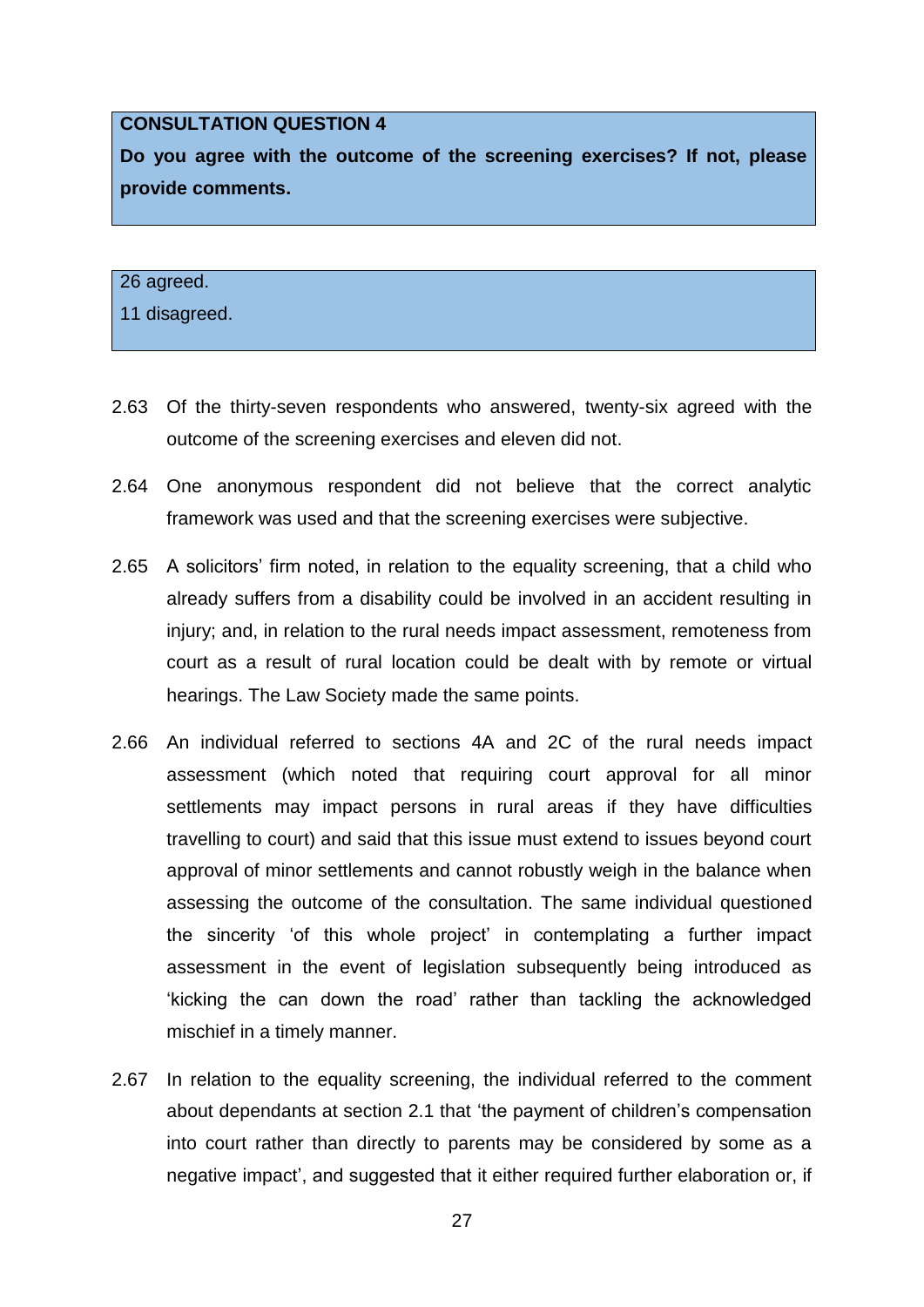it lacked evidence, should be discounted as a hypothetical concern to which no weight should be attached. The individual also referred to the list of main stakeholders at paragraph 13 on page 7 and expressed surprise that injured children were not listed; and the statement at paragraph 14 that there were no other policies with a bearing on this policy, arguing that matters involving retained EU law are relevant.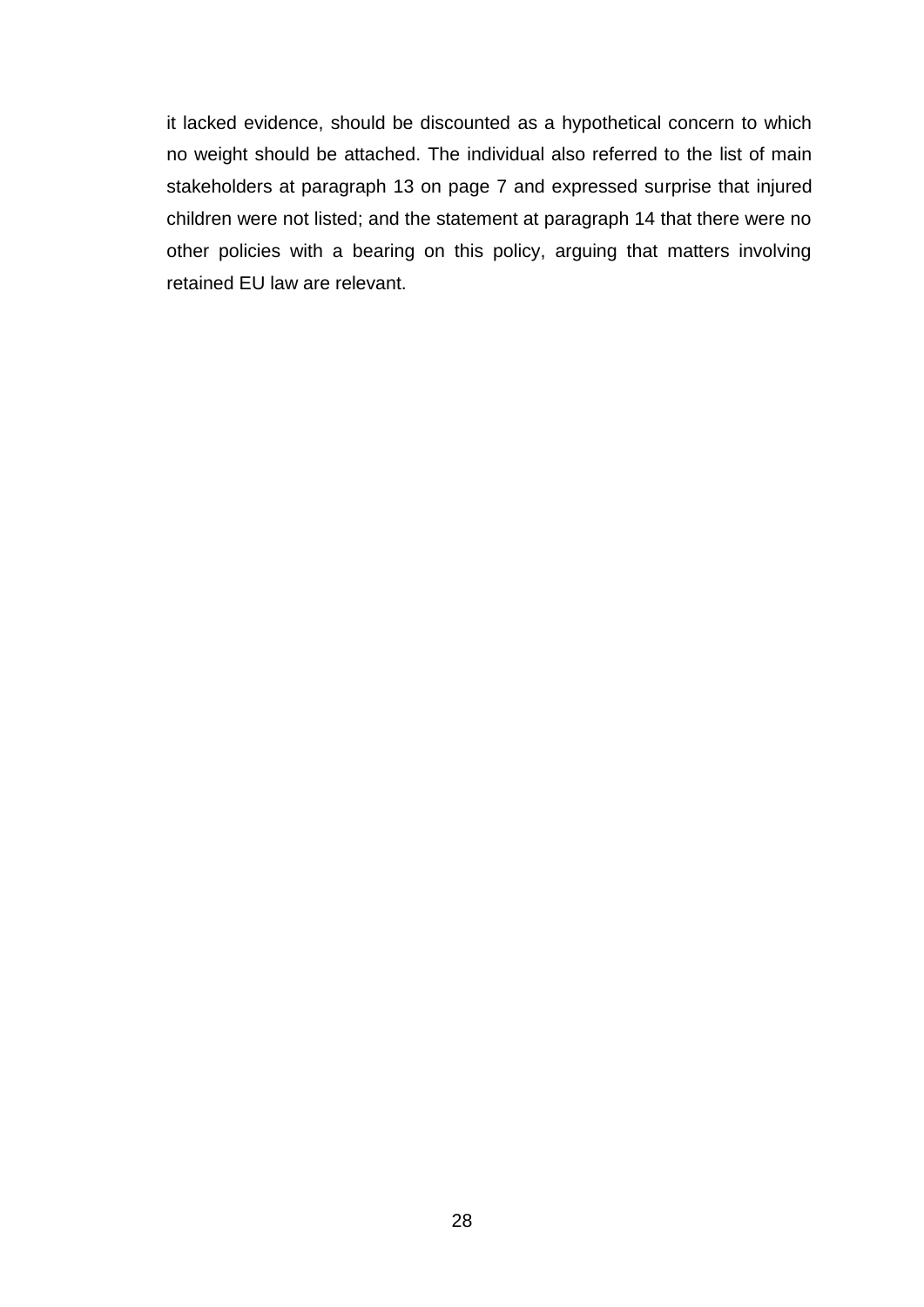#### **CONSULTATION QUESTION 5**

**Do you agree with the outcome of the initial regulatory impact assessment? If not, please provide comments.**

38 answered.

22 agreed.

14 disagreed.

2 commented without agreeing or disagreeing.

- 2.68 Thirty-eight of fifty-four respondents answered this question.
- 2.69 Twenty-one said that they agreed with the outcome without providing any comments or explanation, while one (the ABI) said that they agreed on the basis that a full assessment be carried out should legislation proceed.
- 2.70 Of those who did provide comments, some did not relate to the assessment, but to the wider policy questions.
- 2.71 APIL said that there did not appear to be any evidential basis for the figures used in the assessment, and that the presentation of figures in section 4 was misleading and said the total identified costs should include the cost of compensation and not only professional costs and fees. It also said that the assessment was 'one-sided' because it did not assess the risk or cost to minors of not having their cases approved.
- 2.72 A judicial organisation queried some of the assumptions upon which the assessment was based, in particular, at paragraph 4.10, the assumption that the additional legal costs for a compensator would be greater without explanation as to how the figure was reached or the practical arrangements that insurers already have in place with legal representatives. It also commented that focus on average costs deflects attention from the primary objective of ensuring that the best interests of children are met.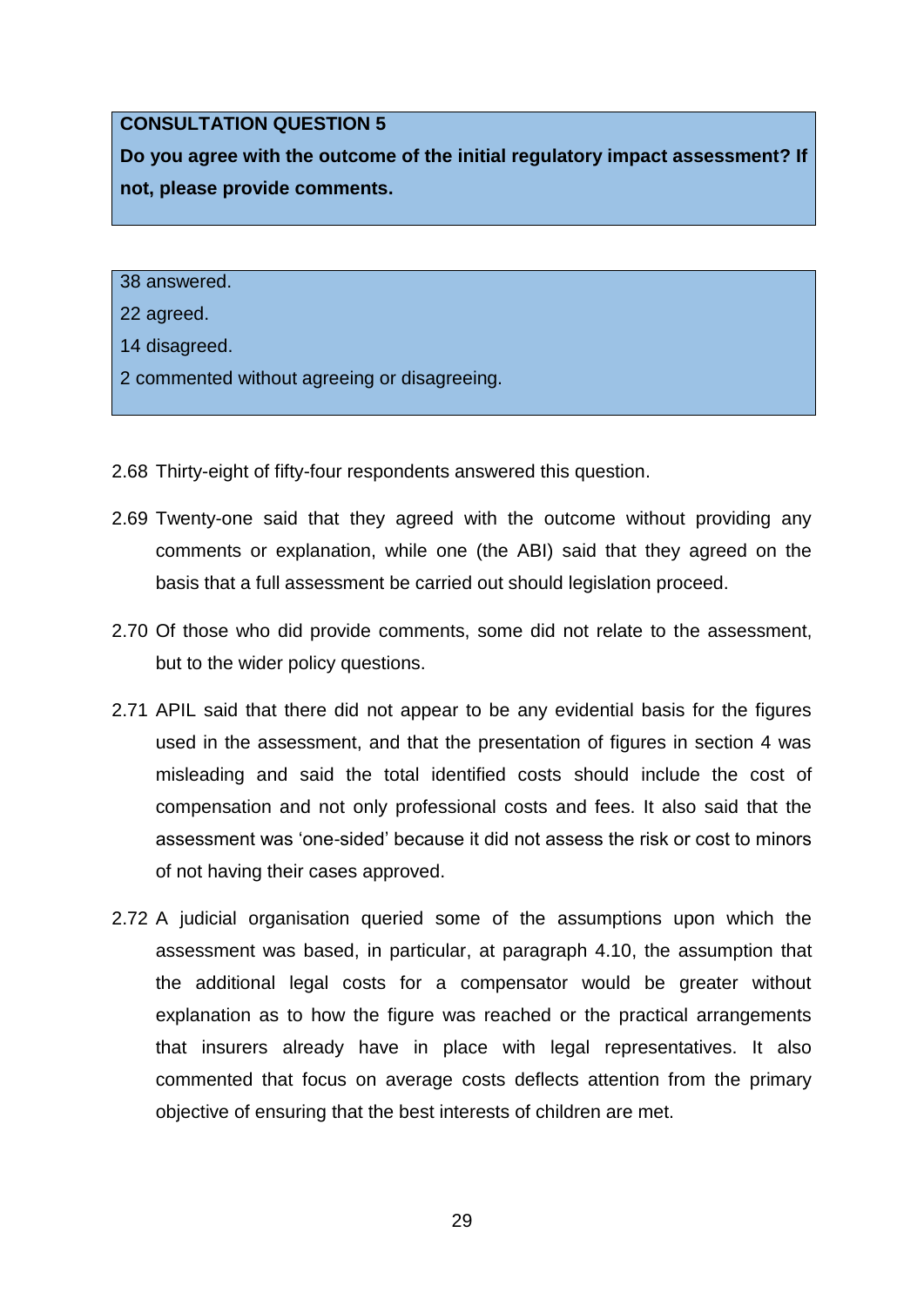- 2.73 The Law Society said that it was unclear how the financial calculations had been made, and that there were erroneous statements about the position in England and Wales and the Republic of Ireland: pointing to Part 21 of the procedural rules in the former jurisdiction and a recommendation about court approval in the latter.
- 2.74 A solicitors' firm made the same claim about erroneous statements about other jurisdictions, and also made a number of other points:
	- a. that the extent of additional legal costs would be limited to disbursements such as the court stamp and barrister's fee at most;
	- b. that it is a 'fundamental error' to assume that a cost-benefit analysis should be undertaken at all;
	- c. that insurance companies should price insurance premiums based on the assumption that all claims involving protected parties will be subject to court approval and thus the associated costs will be incurred;
	- d. that county court scale costs are based on the 'swings and roundabouts' principle, meaning that some cases will be conducted at a loss by the legal representatives, and some at a profit, but overall costs recovered will be sufficient, and so extracting the costs only of minor approvals is an irrelevance;
	- e. that settlements not being brought to court for approval, and thus not incurring a court fee, creates a risk that court fees will have to rise 'to plug the gap in the finances caused by fewer court approved cases';
	- f. that there can only be a net benefit in mandatory court approval of minor settlements, and the costs, difficulty or additional administrative or operational burden of achieving the outcome would be minimal in relation to the overall benefit.
- 2.75 An individual said that the range of options was greater than the six considered in the assessment and challenged the statement that there is no equivalent policy in other UK jurisdictions or the Republic of Ireland, arguing that – under EU law (still applicable to the interpretation of legislation providing EU rights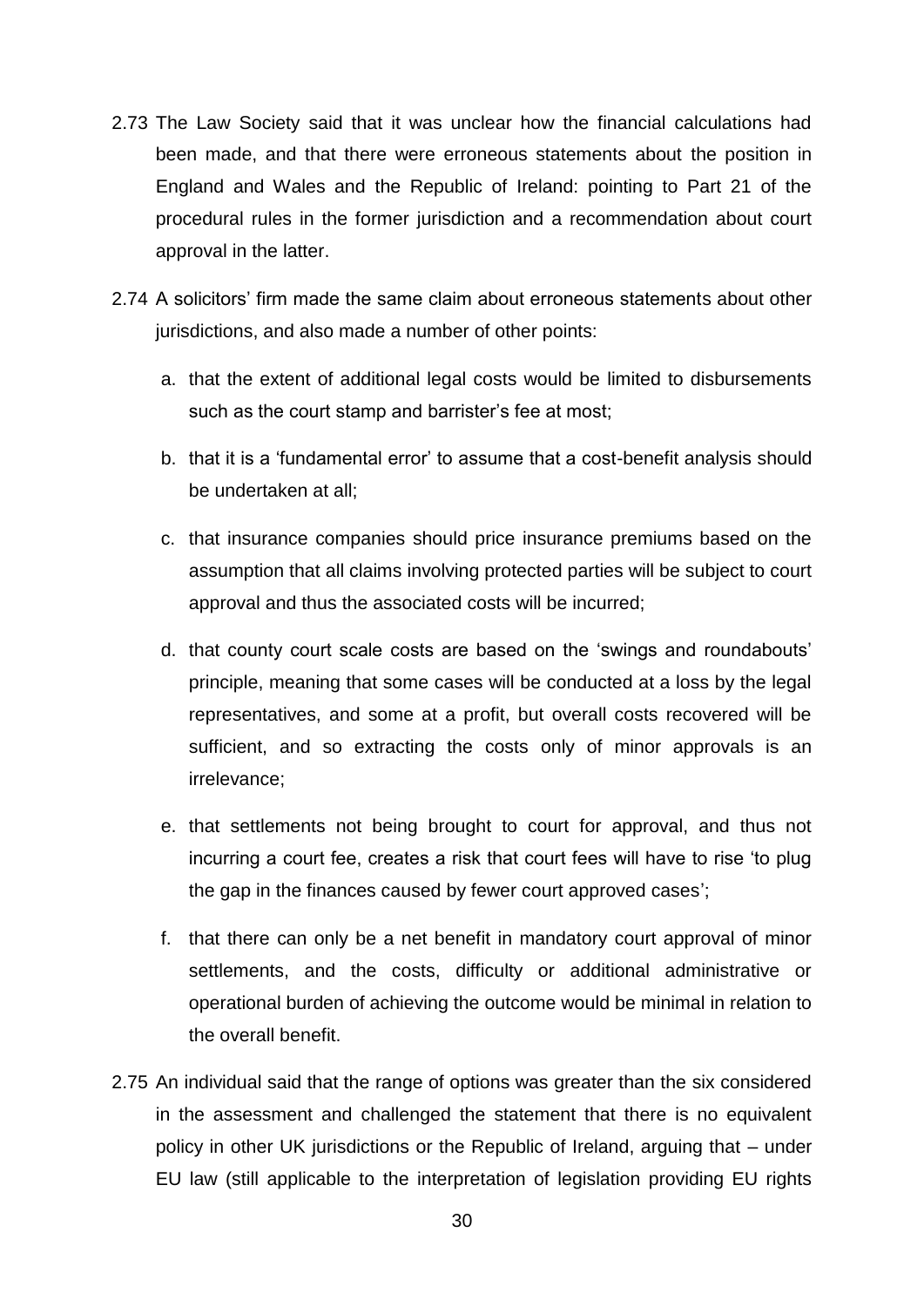until such legislation is repealed or amended) relating to uninsured drivers and road traffic accidents– children involved in motor accidents in Northern Ireland are accorded less protection than their counterparts in England and Wales.

- 2.76 The same individual (albeit in answer to Question 4) commented that the assessment did not take into account as part of the benefits the potential for enhanced compensation to injured parties; and referred to a statement that there was no policy requiring approval of minor settlements in the UK or Republic of Ireland and said that it needed to be corrected, as there was such a requirement in England and Wales (referring to Part 21 of the Civil Procedure Rules) and the Republic. The individual also said that an inference in Option 1 ('do nothing') that current minor settlements outside legal proceedings are enforceable was not correct, and that it was wrong to suggest that primary legislation is necessary to require court approval in all cases as other jurisdictions have done so via civil procedure, there being no reference in any of the relevant case law to the necessity for primary legislation to uphold the principle in *Deitz v Lennig Chemicals Ltd* [1969] 1 AC 170 that settlements that have not secured court approval are not enforceable by or against either party.
- 2.77 Six respondents said that they disagreed without providing any comments or explanation, one of whom had not accessed the assessment, and a seventh said that the assessment was limited by its form.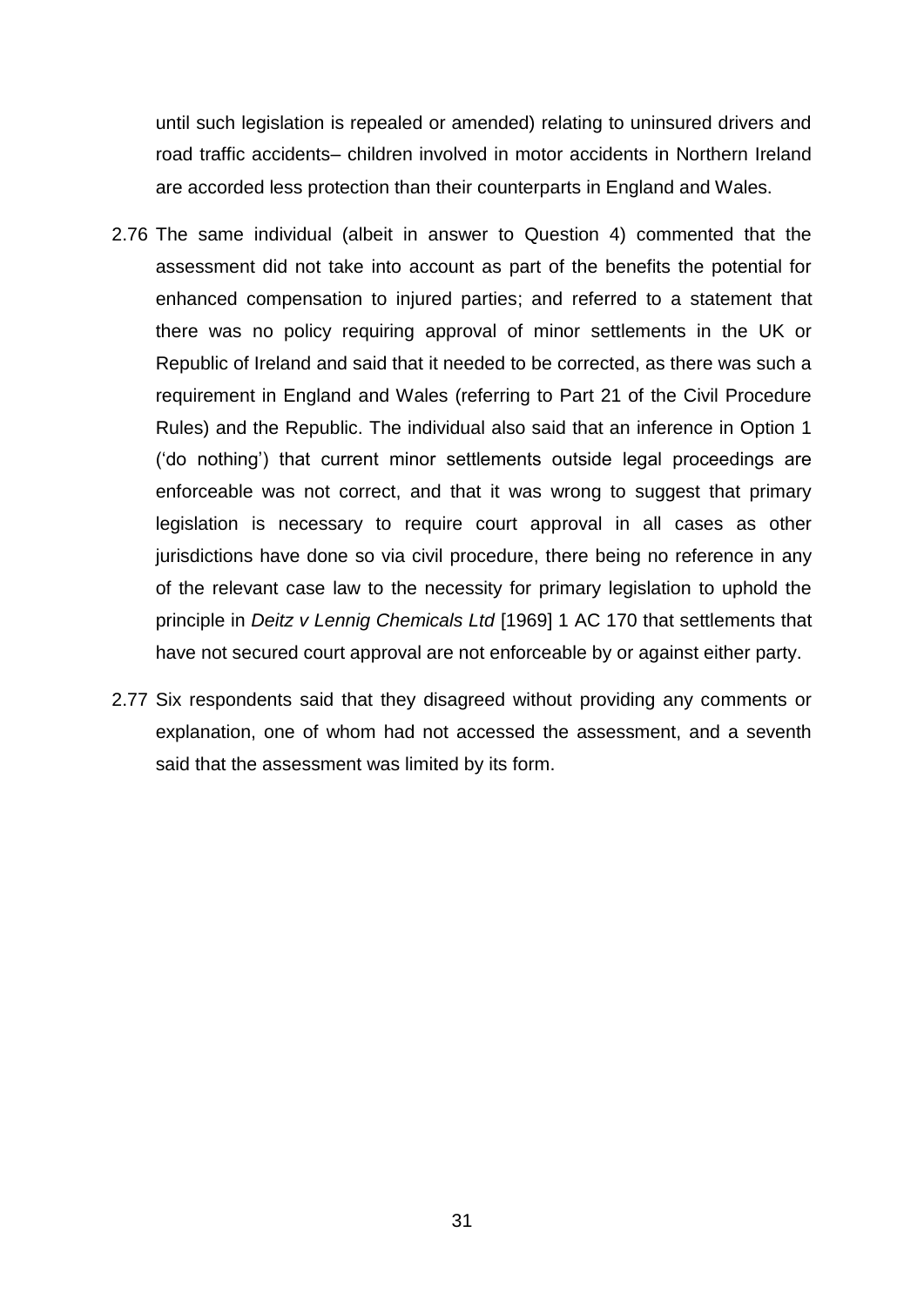#### **CONSULTATION QUESTION 6**

**Please provide any other comments you have in relation to this consultation.**

15 provided comments.

- 2.78 Fifteen of fifty-four respondents answered this question.
- 2.79 Of those who did provide comments, some repeated comments that had already been made in answer to previous questions. Some of the comments discussed here were not recorded directly in response to this question, but nonetheless were considered to be 'other comments'.
- 2.80 An anonymous respondent said that the requirement for court approval of settlements arising out of legal proceedings did not apply to proceedings in the Industrial Tribunal and that this was a major gap in the law.
- 2.81 A solicitors' firm said that the data supplied by the ABI was challengeable because the ABI does not represent all insurers and was not able to secure responses in all cases, and that the government should exercise caution in analysing data 'from the very source of the potential wrong doer'. The same firm said that the proposition at paragraph 3.7 that any settlement could be achieved in the absence of medical examination of a child is at odds with the 2019 Judicial Studies Board guidelines for the assessment of personal injury quantum in Northern Ireland (the 'Green Book'), which emphasises the importance of expert medical evidence in the assessment of personal-injury quantum and in the prevention of fraud.
- 2.82 APIL said that it was concerned that there may be a 'theme', consistent with a previous consultation about court funds, that small amounts of compensation are not deemed worthy of court protection. The same organisation also said that the Department had dismissed figures provided to illustrate the scale of the issue, and that there were several inaccuracies in the consultation paper. It said that it was inaccurate to state that approval hearings of minor settlements take place in open court (paragraph 2.7 of the consultation paper), and that court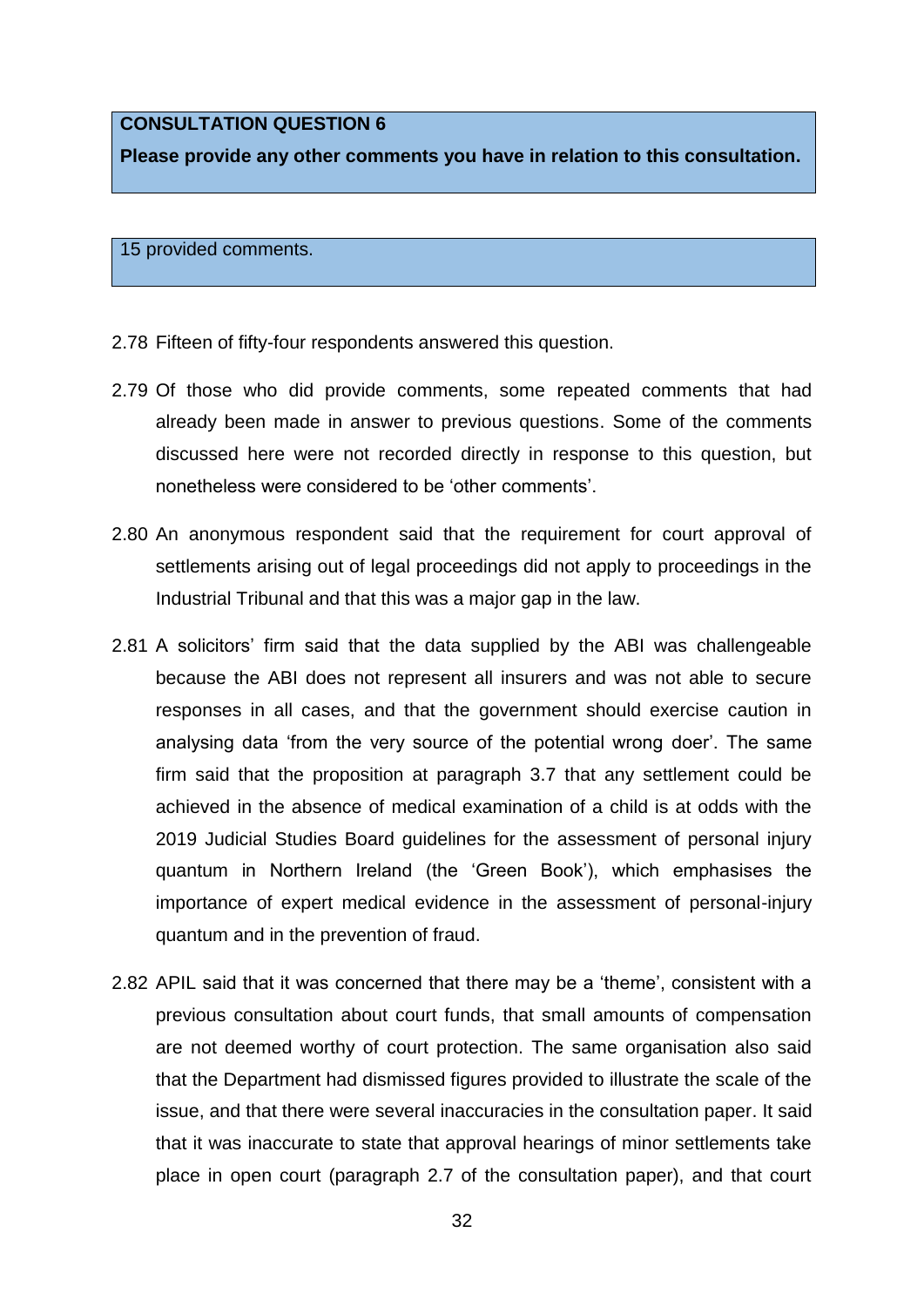approval was not mandatory for all minor settlements in England and Wales (paragraph 2.9). It also said that the consultation paper (paragraph 3.7) appeared to 'actively encourage' direct settlement between the insurer and plaintiff by describing this as a relatively quick and straightforward process that does not necessarily require a medical examination of the child; it argued such practice 'flies in the face' of the principle in the Green Book that evidence relating to whiplash claims requires careful scrutiny, and that paragraph 3.7 seemed to suggest that settlements without court approval were not compensation for injuries, but simply money for 'being involved in an accident'. The same organisation did not believe that parents could or should be trusted to manage compensation for the benefit of the child and that it should not be a parent's decision to seek court approval of a settlement reached with a compensator, pointing out that parents' requests for access to court funds for holidays and household items indicates that their decisions may not always be in the best interests of the child. Finally, it objected to references in the consultation paper to the 'hassle factor' associated with obtaining court approval, querying whether or not a parent choosing not to obtain approval for such reasons has the child's best interests at heart.

- 2.83 An insurance company referred to the 'gross disparity' between the level of general damages awards in Northern Ireland compared to the other UK jurisdictions and the Republic of Ireland, and measures in those other jurisdictions to reduce the level of such awards, which have created an environment for businesses to prosper and benefit from reduced insurance premiums. The company said that a wholesale review of the Green Book should be actively encouraged.
- 2.84 The Law Society said that legislation should require that compensation must be paid to the court on foot of a court order, and that a settlement should not be capable of being actioned unless it goes through the courts, and that this would protect insurers as well as children against issues that may arise in the future. The Society also noted that the statement at paragraph 2.7 – that an approval hearing takes place in open court  $-$  is incorrect, and that paragraph 3.7 suggested that the [current] process does not necessarily involve a medical examination of the child and contradicted what is stated elsewhere, when in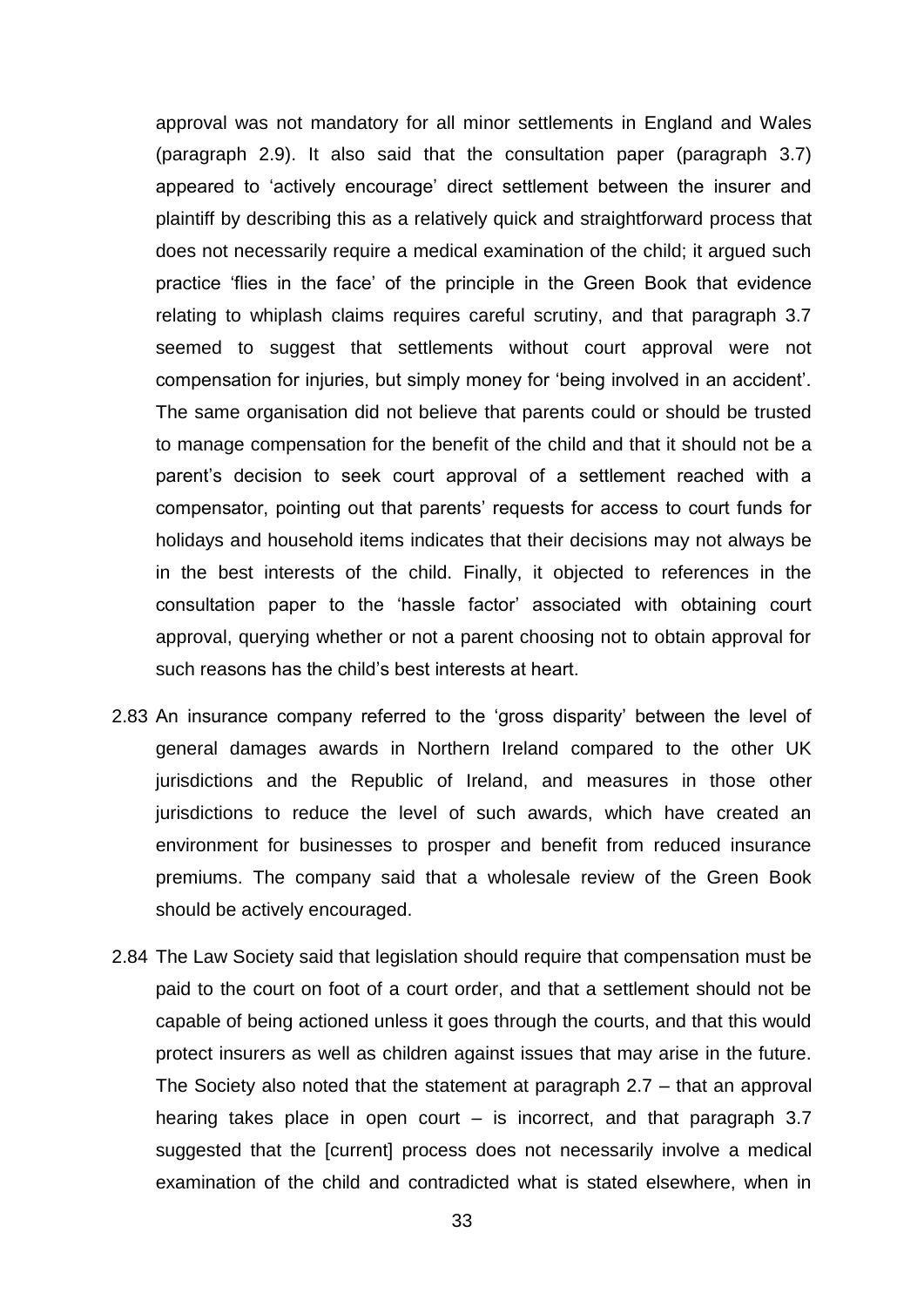most cases a report is required and the Green Book emphasises the importance of expert medical evidence in the assessment of personal injuries and the prevention of fraud. The Society also said that the data relied upon in the consultation paper emanated from the ABI, which does not represent all insurers.

- 2.85 A judicial association referred to Article 3 of the UN Convention on the Rights of the Child, which sets out a clear obligation to maintain the best interests of the child as a primary consideration. The association, referring to paragraph 2.2 of the consultation paper, said that it was a 'vast assumption', particularly in cases in which no medical evidence is sought, to suggest that settlements not submitted for court approval were likely to be for relatively small sums of compensation for relatively minor injuries. It also said that the paper did not address those children with disabilities, who require special consideration and protection.
- 2.86 Referring to the reference at paragraph 2.5 to settlements reached with parental discharge agreements in place, the association commented on the absence of discussion of arrangements reached when the parents may themselves be the defendants and thus there is a conflict of interest.
- 2.87 The same association, referring to the description of the procedure in Scotland at paragraph 2.10, noted the Scottish Law Commission's intention, as part of its Tenth Programme of Law Reform, to consider 'whether arrangements need to be put in place to protect awards of damages made to children' and its observation of 'instances where parents or guardians have sought to exploit a child's misfortune for financial gain'.
- 2.88 The association also said that, while the settlement figures noted on page 12 of the consultation paper were relatively low, without appropriate oversight there is no way of knowing if they represent the true value of the claims, and that the estimated 6% of settlements not submitted for court approval is not insignificant. It also noted a pending application for judicial review in which the applicant is seeking to challenge the Motor Insurance Bureau procedure providing for minor settlements to be concluded without a court approval process.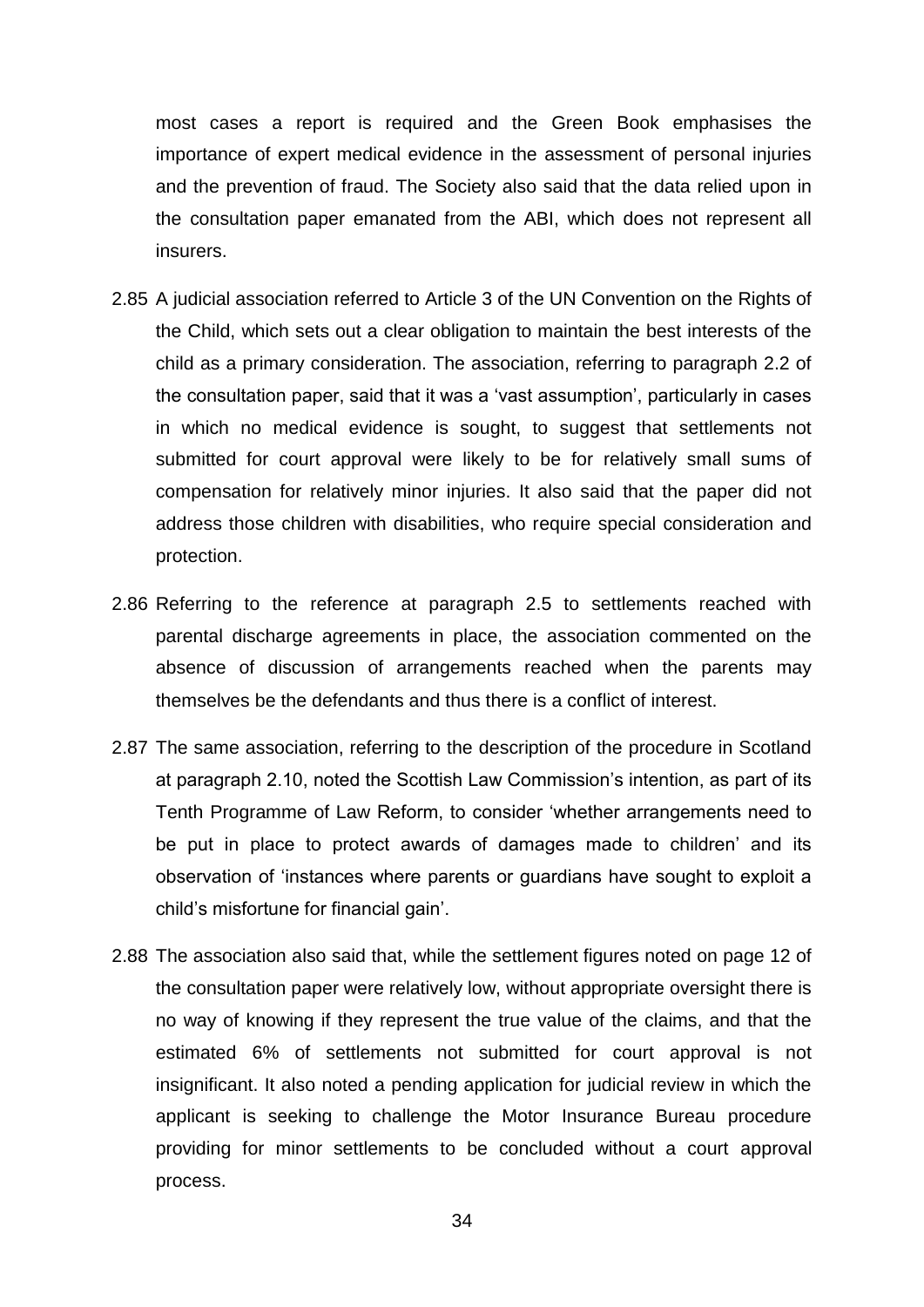- 2.89 The association commented that the observation at paragraph 3.2 (that there is no precedent for a statutory requirement to obtain legal representation) overlooked the fact that, in essence, the parents represent the child in any settlement negotiations, despite not being bound by any professional obligation or code of conduct, and blurs the distinction between the child as the injured party without representation and the parent's choice not to seek independent legal advice. The association stated that, as the settlement relates to a child's claim, it should be subject to additional safeguards irrespective of the parents' choice not to seek legal representation.
- 2.90 It also referred to the case of *Dunhill v Bergin and another case* [2014] UKSC, which noted that 'children and protected parties require and deserve protection, not only from themselves but also from their legal advisers', observing that the approval process is 'not simply a rubber stamp exercise', but 'a means of independent oversight designed to protect the interests of the minor plaintiff and secure appropriate protection of the settlement monies'.
- 2.91 The Ulster Unionist Party said that it recognised the possibility of increased costs leading to an increase in insurance premiums, but that change was still necessary.
- 2.92 An anonymous respondent said that ethnic minorities could be negatively affected by language and a lack of understanding of the law.
- 2.93 The Northern Ireland Commissioner for Children and Young People noted that the consultation paper focused heavily on 'parents' without that term being defined explicitly as those with statutory parental responsibility, that this raises questions as to what consideration was given to looked-after children or those living in informal fostering arrangements, and that this must be factored into any new arrangements. The Commissioner also drew attention to cases involving motor accidents involving untraced drivers, in which the compensating body can decide whether or not to place awarded funds under the supervision of the court, and urged the Department to review this as part of any legislative reform so as to avoid differential treatment.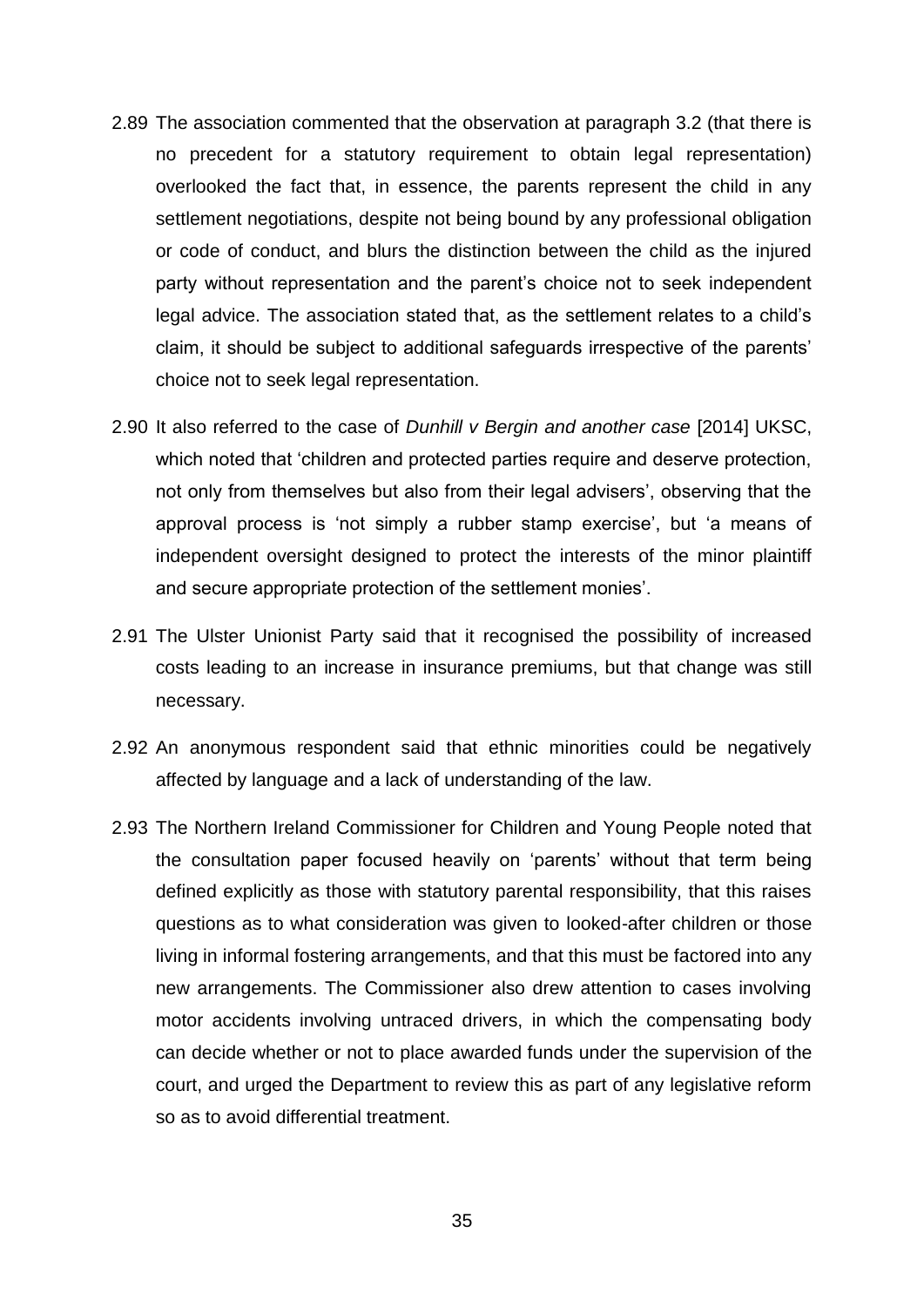2.94 The Children's Law Centre said that the consultation should not focus solely upon road traffic accidents.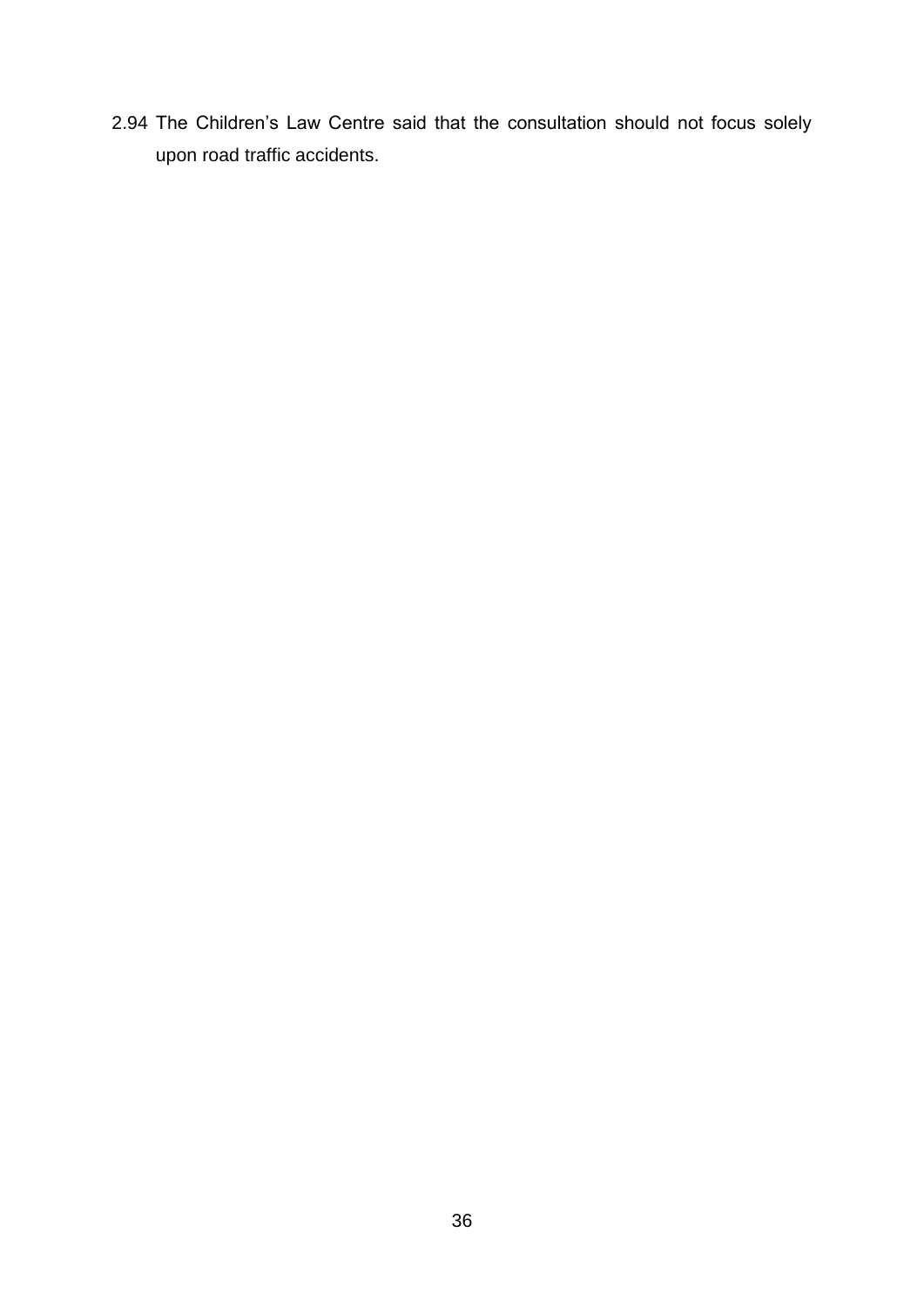## 3. Conclusions

 $\overline{\phantom{a}}$ 

- 3.1 The current mandate of the Northern Ireland Assembly is due to end and a new Assembly will be elected in May. The current Minister believes that legislative intervention would be appropriate, particularly in light of the consultation responses. However, any decision will fall to a new Minister of Justice and a new Assembly.
- 3.2 In the meantime, however, we can address some points of fact arising from the consultation.
- 3.3 In respect of the initial regulatory impact assessment (RIA), a number of points arise<sup>2</sup>:
	- it is Northern Ireland Executive policy that, if a policy has an impact (positive or negative) on the wider business community (or section thereof) in Northern Ireland then an RIA must be considered as part of policy development;
	- it is accepted that the range of policy options is greater than the six assessed options: six options were considered to represent a proportionate analysis and to give a reasonable understanding of potential costs and benefits;
	- the identified costs included legal costs, the cost of medical reports and court fees, and did not include the cost of compensation; no assumptions were made about alterations to settlement amounts;
	- the assessment did identify the risk 'that settlements not approved by the court may involve under-compensation and may not be used for the benefit of the child';
	- the assessment also identified as a non-monetised benefit of all options except Option 1 the removal of the risk of under-compensation of children;
	- the assumption that placing a duty on the compensator would incur additional legal costs on the compensator is explained at pages 22–23 of the initial assessment;

 $2$  Some organisations said that they were not able to access the initial regulatory impact assessment. It is available a[t https://www.justice-ni.gov.uk/consultations/consultation-minor-settlements.](https://www.justice-ni.gov.uk/consultations/consultation-minor-settlements)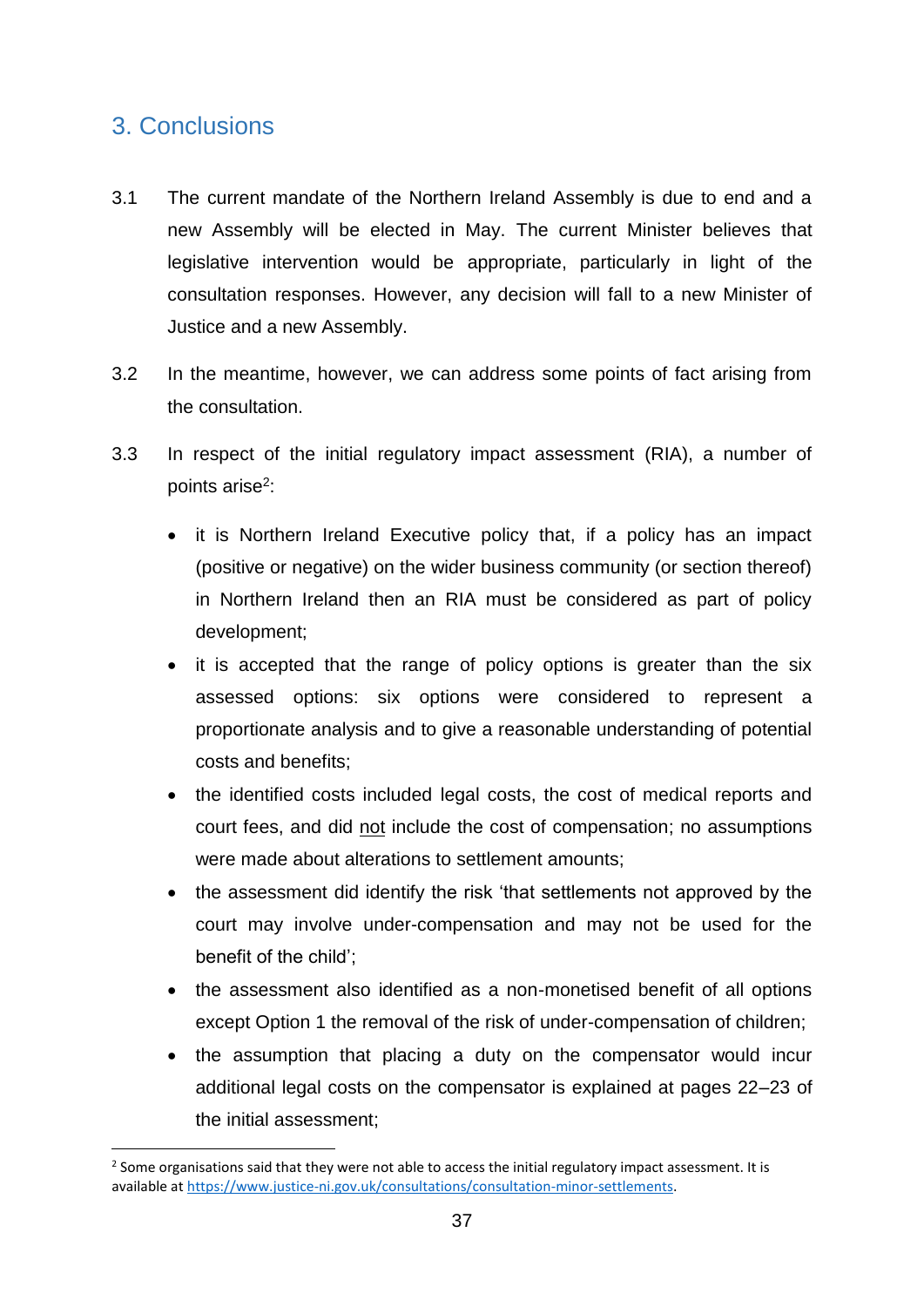- the 'swings and roundabouts' principle in relation to the prescribed level of county court scale costs is not relevant to the assessment of the impact on businesses of the proposed policy;
- the calculation of court fees is based on existing business levels and the continuation of business outside court does not create a shortfall in court revenue;
- the suggestion that children involved in motor accidents in Northern Ireland are accorded less protection than their counterparts in England and Wales (and thus there is a breach of still extant EU rights) is based on the premise that there is a requirement in the latter jurisdiction for court approval of minor settlements reached in the absence of legal proceedings, which is not the case.
- 3.4 Having considered all the points raised in the consultation, the Department is content to finalise the regulatory impact assessment.
- 3.5 A number of points raised as further comments in response to question 6 can be addressed:
	- several respondents said that it was incorrect to say (paragraph 2.9) that the procedure in England and Wales for settlements agreed without the issue of legal proceedings is a voluntary one, referring to rule 21.10 of the Civil Procedure Rules: however, that rule does not appear to mandate court approval of a settlement reached prior to the issue of proceedings; similarly, there is no requirement in the Republic of Ireland for settlements arrived outside legal proceedings to be submitted for court approval (and, indeed, as noted in paragraph 2.16 of the consultation paper, the report of a recent review of the administration of civil justice there recommended that legislation ought to be introduced to require such approval) $3$ ;
	- as this is also the case in Northern Ireland, it follows that primary legislation would be required to compel court approval in all cases;
	- paragraph 3.7 did not suggest that the court process did not necessarily involve a medical examination of the child, but rather that a settlement

 $\overline{\phantom{a}}$ <sup>3</sup> Available at [https://www.justice.ie/en/JELR/Pages/Review\\_of\\_the\\_Administration\\_of\\_Civil\\_Justice\\_-](https://www.justice.ie/en/JELR/Pages/Review_of_the_Administration_of_Civil_Justice_-_Review_Group_Report) Review Group Report.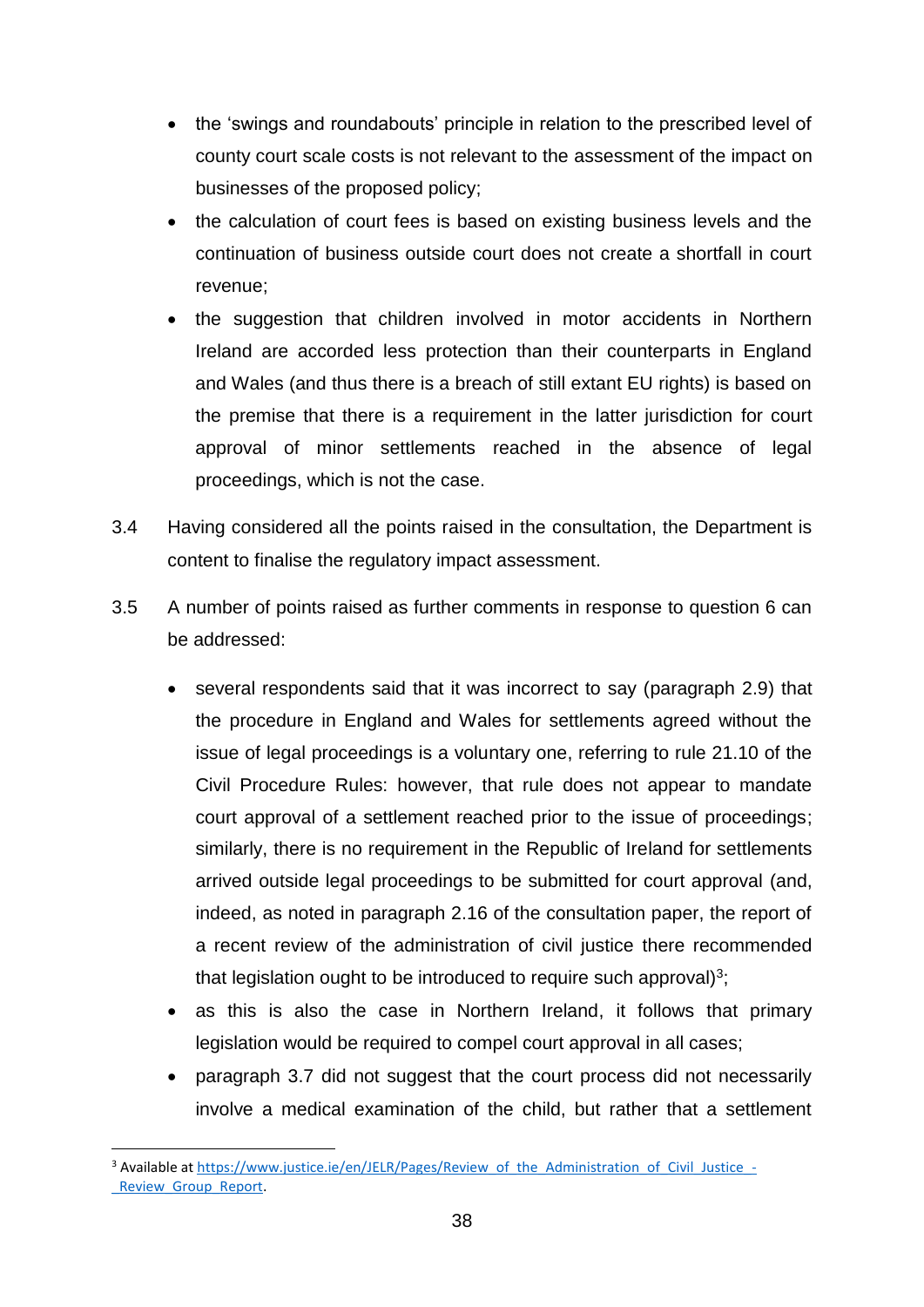reached in the absence of a court process may not require such an examination;

- we accept that primary legislation is not required to uphold the principle that unapproved minor settlements are not enforceable: the consultation relates to the question of whether or not court approval should be required in all cases;
- regarding the data used to inform the consultation, while some data was supplied by, and credited to, the ABI, the data used to estimate the current volume of unapproved settlements was supplied by the Department for Communities and the Northern Ireland Courts and Tribunals Service.